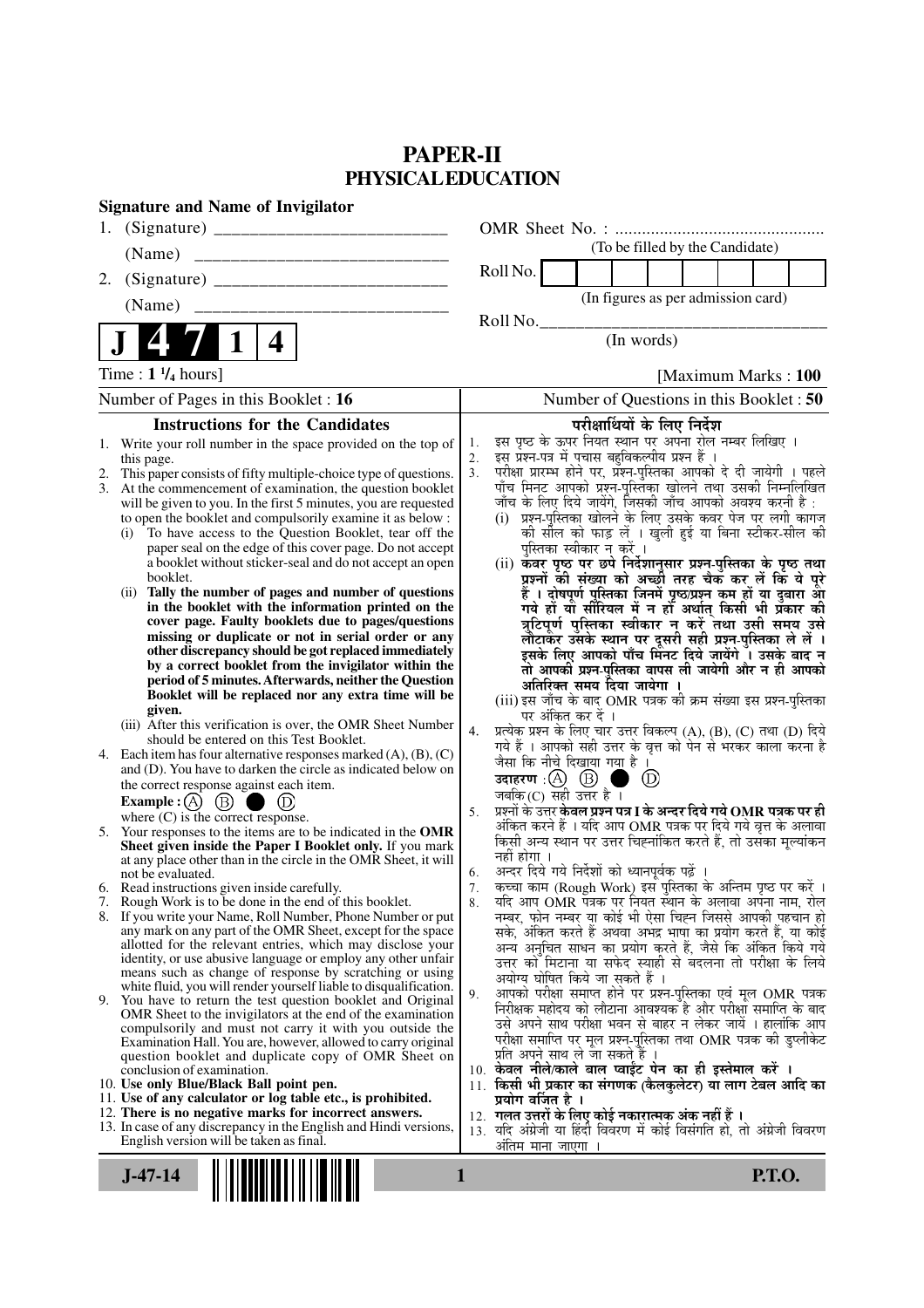# **PHYSICAL EDUCATION**

## **Paper – II**

- **Note :** This paper contains **fifty (50)** objective type questions of **two (2)** marks each. **All** questions are compulsory.
- **1.** The classification of body types as<br>Endomorphs. Mesomorphs and Mesomorphs and Ectomorphs is given by
	- (A) Kretchmer (B) Sheldon
	- (C) Plato (D) Aristotle
- **2.** Human Heart is
	- (A) An enzyme factory
	- (B) A great pumping organ
	- (C) Source of Inspiration
	- (D) An Energy House
- **3.** There are primarily four groups of muscles around hip joint. Among them medial group of muscles acts for
	- (A) Flexion (B) Extension
	- (C) Adduction (D) Abduction
- **4.** Competition is simply
	- (A) a learnt social process
	- (B) a productive strategy for character development
	- (C) destructive for growth of individual
	- (D) essential for human development
- **5.** Post-Graduation course in physical Education first started in India in the year
	- (A) 1960 (B) 1963
	- (C) 1965 (D) 1970
- **6.** Getting the right facts to the right people at the right time in the right way is called
	- (A) Motivation for Sports
	- (B) Leadership in Sports
	- (C) Game Management
	- (D) Public relation in Sports
- **7.** Which of the following is known as the building blocks of the body ?
	- (A) Proteins
	- (B) Carbohydrates
	- (C) Vitamins
	- (D) Minerals

**Paper-II** J-47-14

- **8.** Which of the following is considered as genetic endowment ?
	- (A) Endurance
	- (B) Flexibility
	- (C) Speed
	- (D) Strength
- **9.** Which of the following correlation co-efficients represents the weakest relationship between two variables ?
	- $(A)$  –0.59 (B) +0.10  $(C)$  –1.0 (D) +0.76
- **10.** Which one of the following is not a criteria of a good test ?
	- (A) Objectivity
	- (B) Subjectivity
	- (C) Reliability
	- (D) Validity
- **11.** Supervision as an aspect of management aims at
	- (A) Students counselling
	- (B) Overseeing students activities
	- (C) Progress sustaining
	- (D) Feedback providing
- **12.** Which of the following is not related to the School Health Programme ?
	- (A) Career Counselling
	- (B) Keeping health records
	- (C) Hygiene
	- (D) Cure diseases
- **13.** Observation in which the participants are unaware that the researcher is observing their behaviour, is
	- (A) Participant observation
	- (B) Non-participant observation
	- (C) Undisguised observation
	- (D) Disguised observation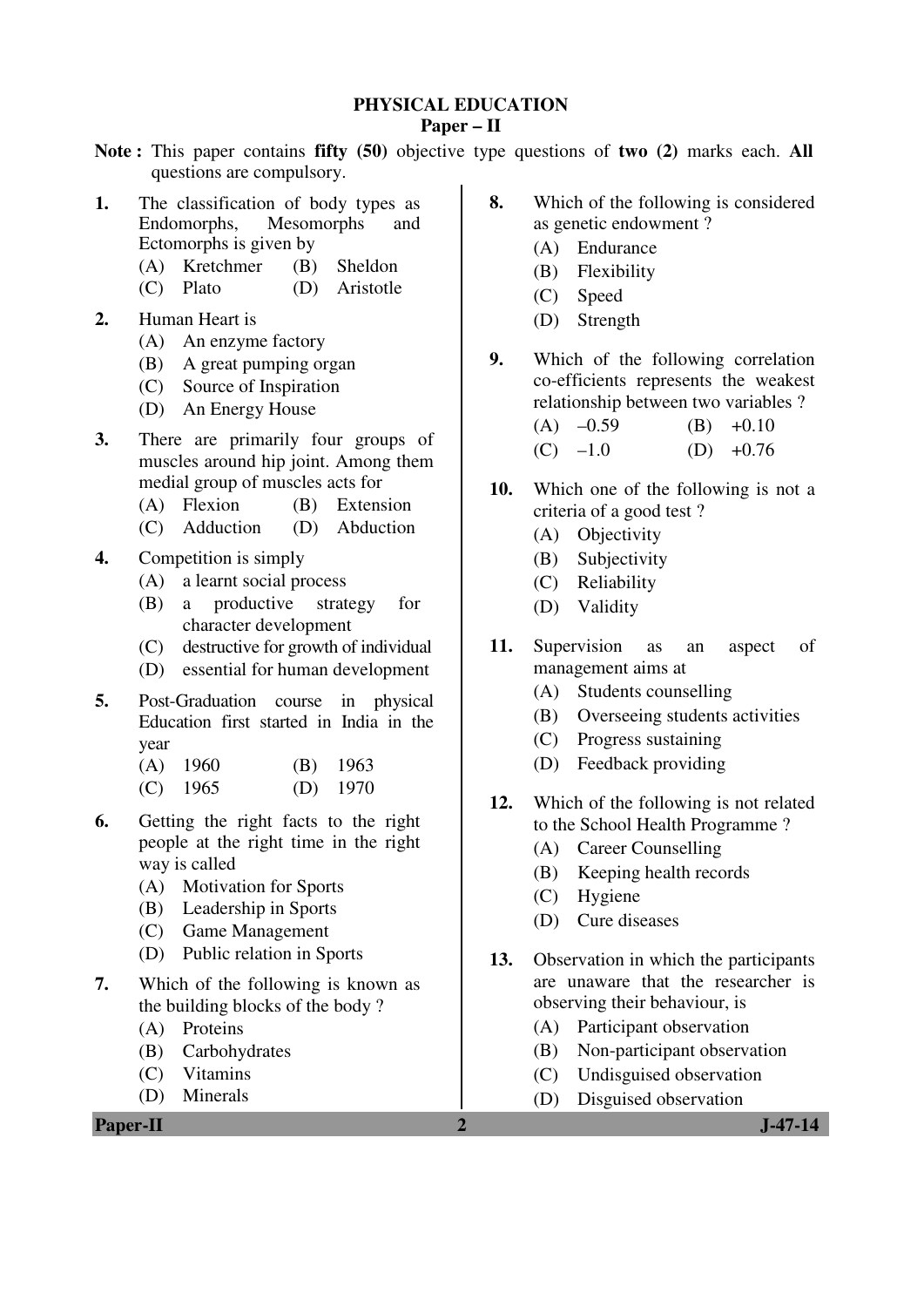## <u>जारीरिक जिक्षा</u> ¯ÖÏ¿®Ö¯Ö¡Ö **– II**

**निर्देश :** इस प्रश्नपत्र में **पचास (50)** बह-विकल्पीय प्रश्न हैं । प्रत्येक प्रश्न के **दो (2)** अंक हैं । सभी प्रश्न अनिवार्य हैं ।

- 1. <u>· एंडोमॉर्फस. मेसोमॉर्फस तथा एक्टोमॉर्फस के रूप</u> में शरीर प्रकारों का विभाजन किसका योगदान है ?
	- $(A)$  क्रेचमर  $(B)$  शेल्डन
	- (C) प्लेटो (D) अरस्त
- **2.** मानव हृदय है :
	- $(A)$  इंजाइम बनाने का कारखाना
	- $(B)$  पंप करने वाला एक बड़ा अंग
	- $(C)$  प्रेरणा का स्रोत
	- (D) एक ऊर्जा-भण्डार
- 3. Albu संधि के इर्द-गिर्द मांसपेशियों के चार समूह होते हैं । इनमें से मध्यवर्ती मांसपेशी समूह निम्नलिखित में से किसके लिए कार्य करता है  $\overline{?}$ 
	- (A) आकोचन (B) विस्तारण
	- $(C)$  अभिवर्तन  $(D)$  अपवर्तन
- **4.** प्रतियोगिता केवल ·
	- $(A)$  एक सीखी गई सामाजिक प्रक्रिया है)।
	- $(B)$  वरित्र विकास की फलोत्पादक रणनीति है।
	- $(C)$  व्यक्ति के विकास के लिए विध्वंसकारी है।
	- (D) मानव विकास के लिए अनिवार्य है।
- **5.** भारत में सबसे पहले शारीरिक शिक्षा का स्नातकोत्तर कोर्स किस वर्ष में शरू हुआ ?
	- (A) 1960 (B) 1963
	- (C) 1965 (D) 1970
- **6.** सही चीज सही समय पर सही व्यक्ति को सही तरीके से प्रस्तुत करना – कहलाता है :
	- (A) खेलों के लिए प्रेरणा
	- (B) खेलों में नेतृत्व
	- $(C)$  खेल प्रबंधन
	- $(D)$  खेलों में जनसंपर्क
- 7. निम्नलिखित में से कौन सा घटक शरीर का गठन करता है ?
	- (A) प्रोटीन (B) कार्बोहाइडेट्स
	- (C) विटामिन (D) मिनरल्स
- 8. Fiम्नलिखित में से कौन सा अनुवांशिक धरोहर माना गया है ?
	- $(A)$  सहनशीलता  $(B)$  लचीलापन (C) गति (D) बल
- 9. Fiम्नलिखित में से कौन सा सहसंबंध गुणांक दो परिवर्तों के बीच सबसे कमजोर संबंध का प्रतिनिधित्व करता है ?
	- $(A)$  0.59 (B) + 0.10  $(C) -1.0$  (D)  $+0.76$
- 10. निम्नलिखित में से कौन सा एक उत्तम परीक्षण का मापदण्ड नहीं है  $\overline{?}$ 
	- $(A)$  विषयनिष्ठता
	- $(B)$  व्यक्तिनिष्ठता
	- $(C)$  विश्वसनीयता
	- $(D)$  अधिमान्यता/वैधता
- 11. प्रबंधन में पर्यवेक्षण का ध्येय होता है:
	- $(A)$  छात्र मार्गदर्शन
	- $(B)$  छात्रों की गतिविधियों का निरीक्षण
	- $(C)$  प्रगति का ठहराव
	- (D) प्रतिपुष्टि देना
- 12. निम्नलिखित में से कौन सा विद्यालय स्वास्थ्य कार्यक्रम से संबंधित नहीं है ?
	- $(A)$  जीविका सम्बन्धी परामर्श
	- (B) स्वास्थ्य रेकार्ड रखना
	- $(C)$  स्वच्छता
	- (D) बीमारियों को ठीक करना
- 13. उस प्रेक्षण, जिसमें सहभागी इस बात से अनभिज्ञ होते हैं कि शोधकर्ता उनके व्यवहार का प्रेक्षण कर रहा है. को क्या कहते हैं ?
	- $(A)$  सहभागी प्रेक्षण
	- (B) गैर-सहभागी प्रेक्षण
	- (C) अप्रच्छन्न प्रेक्षण
	- (D) प्रच्छन्न प्रेक्षण

 **J-47-14 3 Paper-II**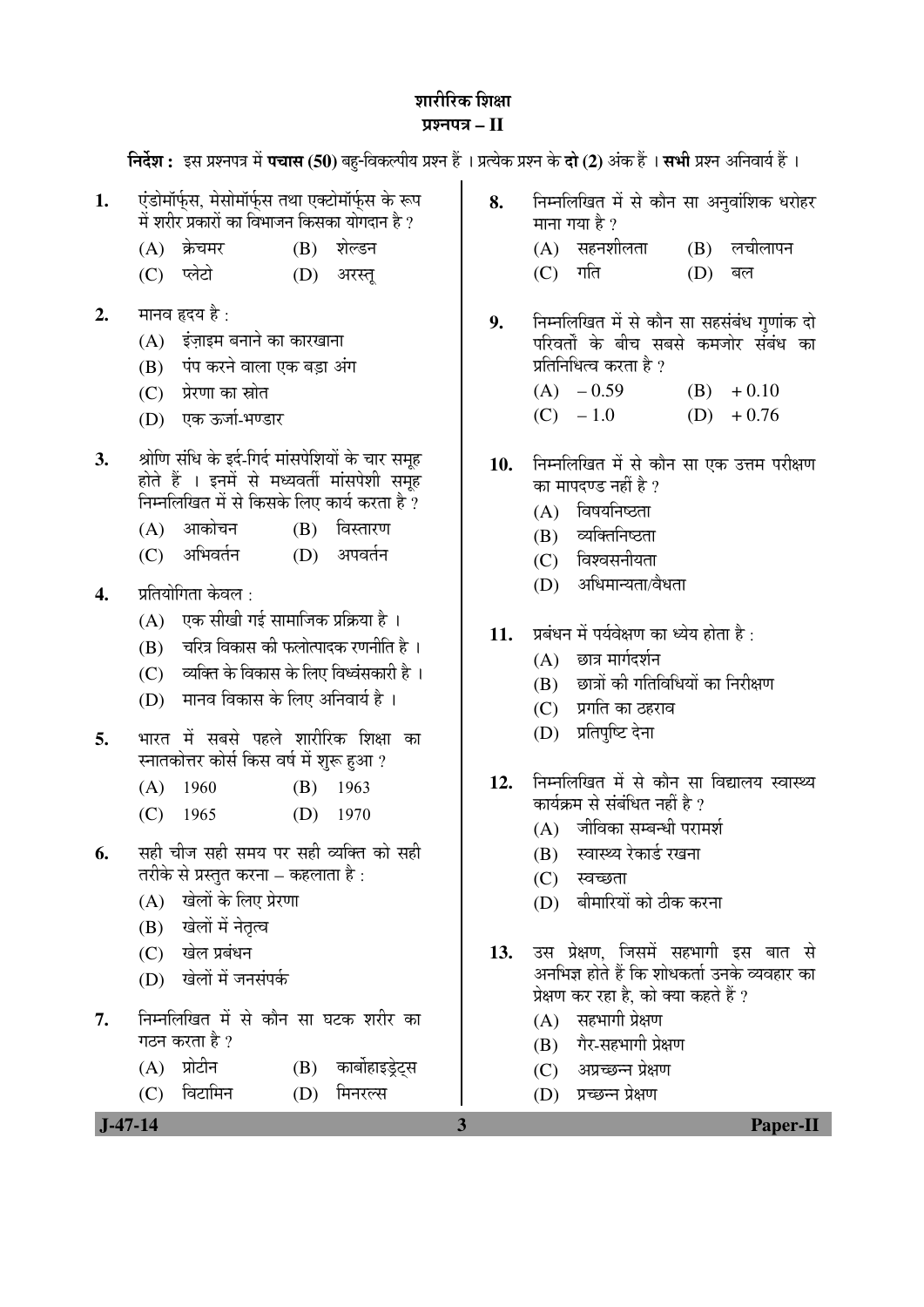- **14.** A gymnast performs giant swing continuously for a number of times on a horizontal bar by manipulating radius of rotating of the body. For this he
	- (A) only decreases radius of rotation
	- (B) only increases radius of rotation
	- (C) alternately decreases and increases radius of rotation once
	- (D) alternately decreases and increases radius of rotation continuously.
- **15.** From the following, identify the one which is not innovating in Sports management.
	- (A) Evolving (B) Influencing
	- (C) Searching (D) Directing
- **16.** The study of how learning occurs is mainly a part of
	- I. Neuropsychological
	- II. Physiology of Exercise
	- III. Educational Psychology
	- IV. Sociology of Sports

Find the correct combination :

- (A) I, II (B) II, III
- $(C)$  III, IV  $(D)$  I, III
- **17.** Whirlpool therapy used in sports medicine includes :
	- I. Massage
	- II. Ice packs
	- III. Water immersion
	- IV. Infra red
	- Select the correct answer :
	- $(A)$  I and II  $(B)$  I and III
	- $(C)$  II and III (D) III and IV
- **18.** Achievement goal theory has three factors; these are :
	- I. Achievement goals
	- II. Perceived ability
	- III. Task orientation
	- IV. Achievement behaviour
	- Find the correct combination :
	- (A) II, I, III (B) III, IV, I
	- $(C)$  IV, III, II  $(D)$  I, II, IV
- **Paper-II** J-47-14
- **19.** Physical education teachers need a time table because :
	- I. It helps them to plan effective teaching programme.
	- II. It helps them to plan their leisure time.
	- III. It ensures proper utilisation of time and energy.
	- IV. It helps them plan their household works.

Find out the correct combination

- (A) I, II (B) I, III
- (C) II, IV (D) II, III
- **20.** The objective means of judgement of training load consists of
	- I. Oxygen consumption
	- II. Cotton lips
	- III. Sleeplessness
	- IV. Lactic Acid concentration
	- Find the correct combination :
	- $(A)$  I and II  $(B)$  II and III
	- $(C)$  III and IV  $(D)$  I and IV
- **21.** Following tests are used to measure strength of different forms :
	- I. Sit-ups
	- II. Squat jump
	- III. Medicine ball throw
	- IV. Pull-ups

 Among them strength endurance is measured by

- $(A)$  I and II  $(B)$  II and III
- $(C)$  III and IV  $(D)$  IV and I
- **22.** Use the correct code given below : Arrange the organs of Respiratory system in descending order.
	- I. Nose
	- II. Larynx
	- III. Trachea
	- IV. Lungs
	- **Codes :**

- (A) I, II, IV, III (B) IV, III, II, I
- (C) II, III, IV, I (D) I, II, III, IV
	-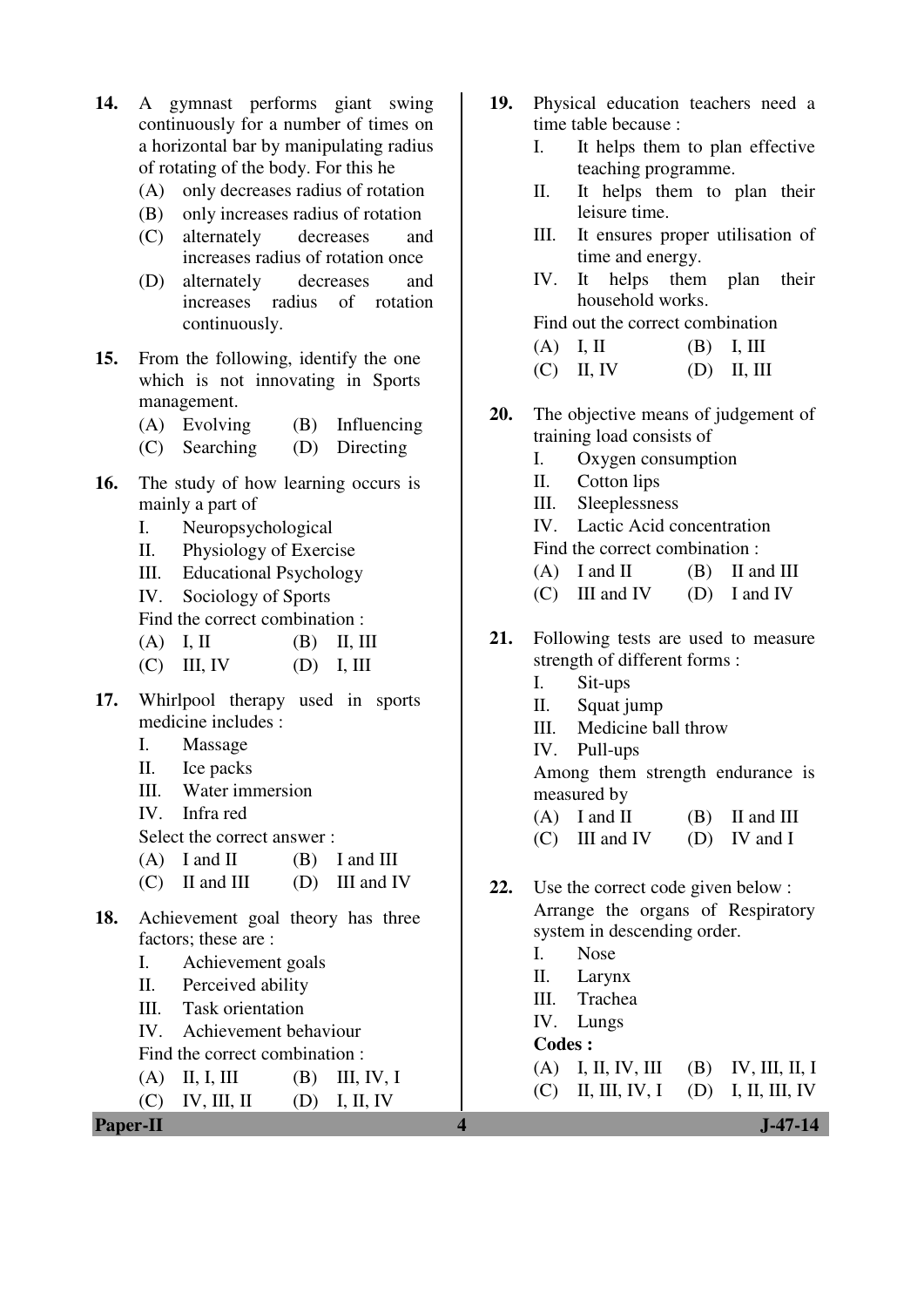| निम्नलिखित में से खेल प्रबंधन में कौन सा<br>15.<br>नवप्रवर्तन कार्य नहीं है ?<br>(A) क्रमविकासशीलता<br>(B) अनुप्राणित करना<br>(C) खोजना<br>(D) निदेशन<br>अधिगम किस प्रकार घटित होता है, इसका<br>16.                                                                                                                                                                      | सही संयोजन बताएँ :<br>$(A)$ I, II $(B)$ I, III<br>$(C)$ II, IV<br>$(D)$ II, III                                                                                                                                                                                                                                                |                                  |
|--------------------------------------------------------------------------------------------------------------------------------------------------------------------------------------------------------------------------------------------------------------------------------------------------------------------------------------------------------------------------|--------------------------------------------------------------------------------------------------------------------------------------------------------------------------------------------------------------------------------------------------------------------------------------------------------------------------------|----------------------------------|
|                                                                                                                                                                                                                                                                                                                                                                          | प्रशिक्षण भार को ज्ञात करने के वस्तुनिष्ठ<br>20.<br>माध्यमों में सम्मिलित है :                                                                                                                                                                                                                                                 |                                  |
| अध्ययन निम्नलिखित में से किसका प्रधान भाग<br>है ?<br>तंत्रिका मनोविज्ञान<br>I.<br>खेल का शरीरक्रिया विज्ञान<br>II.<br>III. शैक्षिक मनोविज्ञान<br>IV.    क्रीड़ा का समाजशास्त्र<br>सही संयोजन बताइए :                                                                                                                                                                     | ऑक्सीजन का उपयोग<br>I.<br>II. सूखे होंठ<br>III. अनिद्रा<br>लैक्टिक ऐसिड का जमाव<br>IV.<br>सही समायोजन ज्ञात करें :<br>(A) I और II<br>(C) III और IV                                                                                                                                                                             | $(B)$ II और III<br>(D) I और IV   |
| $(A)$ I, II $(B)$ II, III<br>$(C)$ III, IV<br>(D)<br>I, III<br>स्पोर्ट्स मेडिसिन में व्हर्लपूल चिकित्सा में<br>17.<br>निम्नलिखित में से किनका उपयोग किया जाता<br>है ?<br>मालिश<br>I.<br>बर्फ की थैली<br>П.<br>पानी में डुबाना<br>Ш.<br>इंफ्रा रेड<br>IV.<br>सही उत्तर चुनिए:<br>(A)<br>I तथा II<br>(B)<br>I तथा III<br>$II$ तथा $III$<br>(C)<br>(D)<br><b>III</b> तथा IV | विभिन्न तरीकों की शक्ति को मापने के लिए<br>21.<br>निम्नलिखित परीक्षणों का उपयोग किया जाता है :<br>सिट-अप्स<br>I.<br>स्क्वेट जम्प<br>П.<br>मेडिसिन बॉल फेंकना<br>III.<br>IV. पुल-अप्स<br>इनमें से ताकत सहनशक्ति किनसे मापी जाती<br>है ?<br>(A)<br>I तथा II<br>(B)<br>(C)<br><b>III</b> तथा IV<br>(D)<br>सही कोड चुनिये :<br>22. | II तथा III<br>IV तथा I           |
| उपलब्धि लक्ष्य सिद्धांत में तीन तत्त्व हैं, वे हैं :<br>18.<br>उपलब्धि लक्ष्य<br>Ι.<br>अनुमानित क्षमता<br>II.<br>कार्य अभिमुखीकरण<br>III.<br>उपलब्धि व्यवहार<br>IV.<br>सही संयोजन बताइए :<br>(A)<br>II, I, III<br>(B)<br>III, IV, I<br>(C)<br>IV, III, II<br>(D)<br>I, II, IV<br>$J-47-14$<br>5                                                                          | परिसंचरण तंत्र के अंगों को अवरोही क्रम में<br>व्यवस्थित कीजिए :<br>Ι.<br>नाक<br>कंठ<br>Π.<br>श्वासनली<br>III.<br>फेफड़े<br>IV.<br>कोड :<br>(A)<br>I, II, IV, III<br>(B)<br>II, III, IV, I<br>(D)<br>(C)                                                                                                                        | IV, III, II, I<br>I, II, III, IV |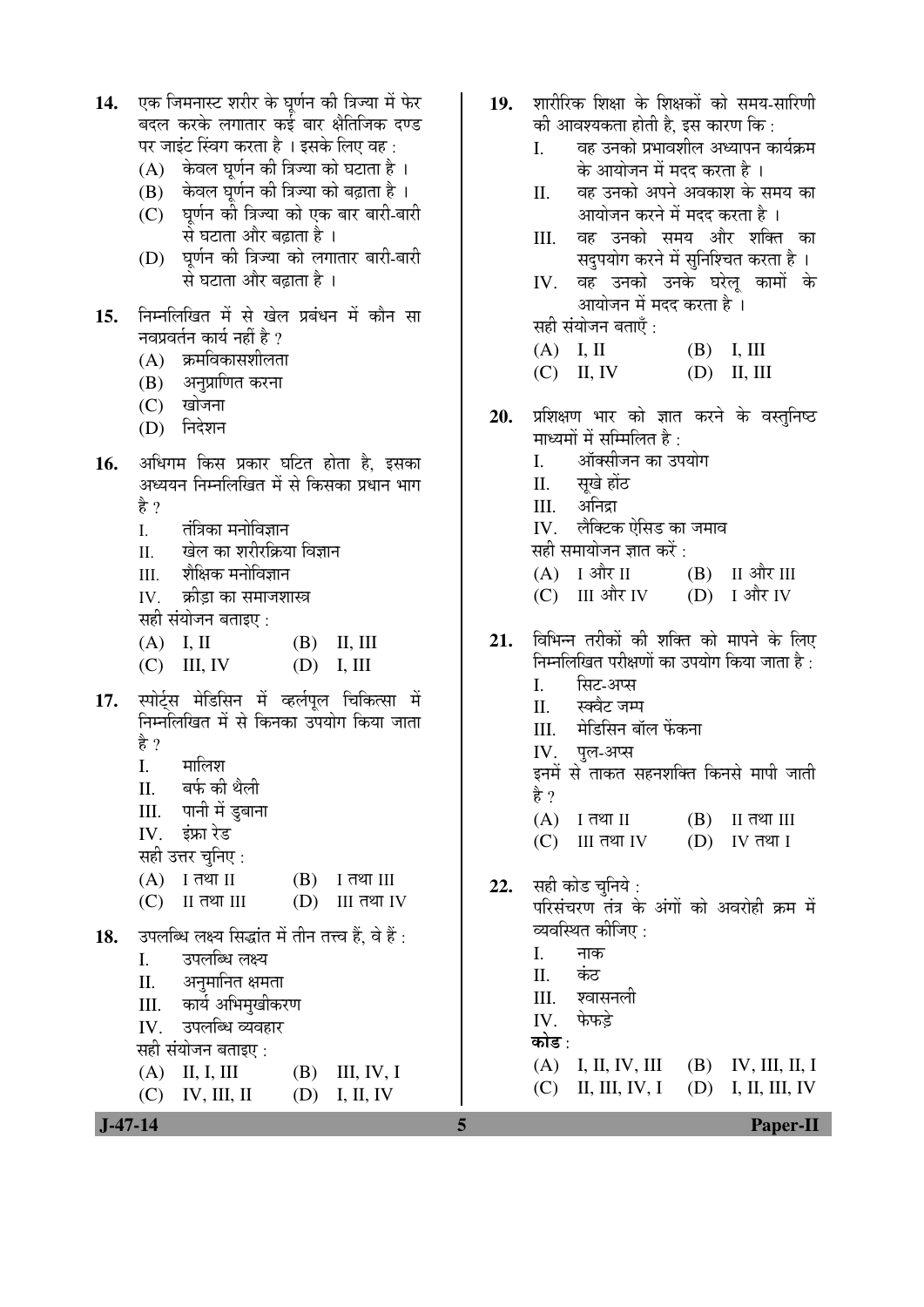- **23.** Indian Olympic Association (IOA) is under the process of suspension by the International Olympic Committee (IOC) due to the reasons :
	- I. Criminally charged persons can not hold official positions in IOA.
	- II. 70 years age limit for the officebearers
	- III. Bypassing two term norms for office-bearers
	- IV. 12 years as office-bearer and not more than 70 years of age.

Find the correct combination.

- (A)  $I & II$  (B) III  $& IV$
- $(C)$   $I & W$   $(D)$   $II & H$
- **24.** Given below are two statements, one labelled as Assertion (A) and the other as Reason (R) :
	- **Assertion (A) :** No two individuals are alike.
	- **Reason (R) :** Individual difference should be given due consideration before prescribing physical activities.

 Which one of the following statements is correct ?

#### **Codes :**

- $(A)$  Both  $(A)$  and  $(R)$  are true, but  $(R)$  is not the correct explanation of (A).
- (B) Both  $(A)$  and  $(R)$  are true and  $(R)$ is the correct explanation of (A).
- (C) (A) is true, but  $(R)$  is false.
- (D) (A) is false, but  $(R)$  is true.
- **25.** Given below are two statements, one labelled as Assertion (A) and the other as Reason (R) :

**Assertion (A):** In fibrous joint there is no movement at all.

 **Reason (R) :** Hinge joint is a typical example of fibrous joint.

In the context of two statements, which one of the following statement is correct ?  **Codes :**

- $(A)$  Both  $(A)$  and  $(R)$  are right and  $(R)$ is the correct explanation of (A).
- (B) Both (A) and (R) are right but (R) is not the correct explanation of  $(A)$ .
- (C) (A) is right but  $(R)$  is wrong.
- (D) (A) is wrong but  $(R)$  is right.
- **26.** Given below are two statements, one labelled as Assertion (A) and the other labelled as Reason (R).
	- **Assertion (A) :** Humanbeing are unique, they possess a combination of physical, mental and behavioural characteristics that identify them as human and endow them with individual personality.
	- **Reason (R) :** People are both similar and different. We have different biological and experimental background, but we still share certain physical and mental qualities that distinguish us as human being from animals.

In the context of the above two statements, which one of the following statement is correct ? **Codes :**

- (A) Both (A) and (R) are true.
- (B) Both (A) and (R) are false.
- $(C)$  (A) is true, but  $(R)$  is false.
- (D) (A) is false, but (R) is true.
- **27.** Given below are two statements, one labelled as Assertion (A) and the other labelled as Reason (R).
	- **Assertion (A) :** The nature and objective of physical education in the educational institutions primarily depend upon the philosophy of the organisation, and its leadership.
	- **Reason (R) :** Curriculum is interpreted as 'all the experiences that pupils gain under the guidance of the school.'

In the context of two statements which one of the following statement is correct ?

### **Codes :**

- (A) Both (A) and (R) are true, but (R) is not the correct explanation of (A).
- (B) Both  $(A)$  and  $(R)$  are true and  $(R)$ is the correct explanation of (A).
- $(C)$  (A) is true, but  $(R)$  is false.
- (D) (A) is false, but  $(R)$  is true.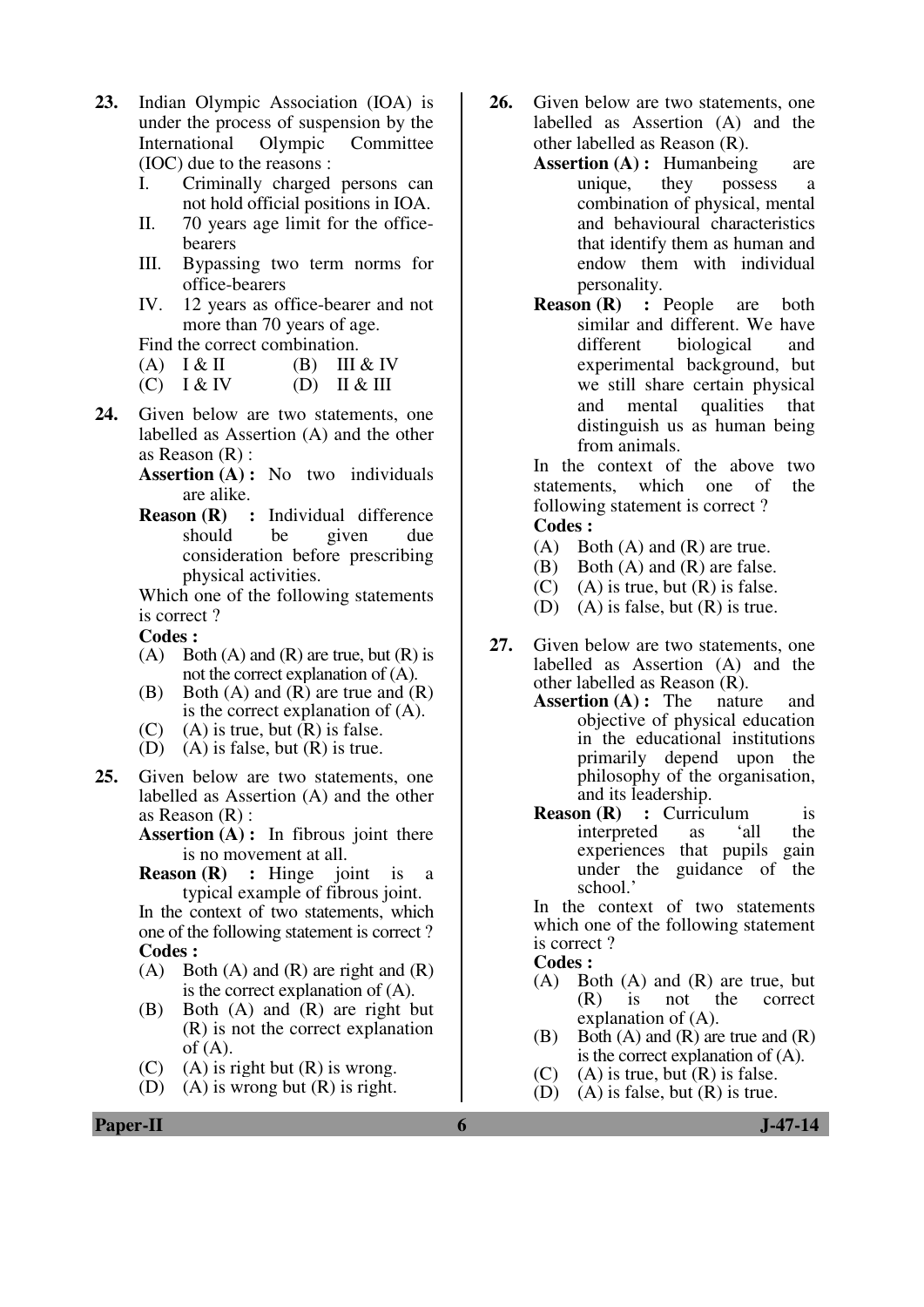- 23. निम्नलिखित में से किन कारणों से भारतीय ओलंपिक संघ (आई ओ ए) अंतर्राष्ट्रीय ओलंपिक समिति (आई ओ सी) द्वारा निलंबित किए जाने की प्रक्रिया से गुजर रहा है ? I. • आपराधिक आरोप लगाये गये व्यक्ति
	- आई ओ ए में कार्यालयीन पद पर आसीन नहीं हो सकते
	- II. पदाधिकारियों की आयु सीमा 70 वर्ष
	- III. पदाधिकारियों के लिए दो बार कार्यकाल के मानदण्ड से कतराना
	- $IV.$  पदाधिकारी के रूप में 12 वर्ष तथा 70 वर्ष से अधिक आयु नहीं

सही संयोजन बताइए :

- $(A)$  I तथा II  $(B)$  III तथा IV
- $(C)$  I तथा IV  $(D)$  II तथा III
- **24.** नीचे दो वक्तव्य दिए गए हैं । एक को अभिकथन (A) तथा दूसरे को कारण (R) कहा गया है ।
	- $\mathbf{M}\mathbf{\hat{H}}$ कथन $(\mathbf{A})$ : कोई भी दो व्यक्ति एक समान नहीं होते ।
	- **कारण (R) :** शारीरिक क्रियाकलापों को निर्धारित करने के पहले व्यक्तिगत अंतर पर यथोचित विचार कर लेना चाहिए । सही उत्तर चनिये :

कोड :

- $(A)$   $(A)$  तथा  $(R)$  दोनों सही हैं, परन्तु  $(R)$ , (A) का सही स्पष्टीकरण नहीं है $\perp$
- (B)  $(A)$  तथा  $(R)$  दोनों सही हैं और  $(R)$ , (A) का सही स्पष्टीकरण है $\,$  ।
- (C)  $(A)$  सही है, परन्तु (R) गलत है ।
- (D) (A) गलत है, परन्तु (R) सही है।
- **25.** नीचे दो वक्तव्य दिए गए हैं । एक को अभिकथन  $(A)$  तथा दसरे को कारण  $(R)$  कहा गया है ।

**अभिकथन (A) :** तंतुमय अस्थिसंधि में हलन <u>चलन बिलकुल नहीं होती ।</u>

**कारण (R) :** हिंज संधि, तंतमय अस्थिसंधि का ठेठ उदाहरण है ।

उपर्युक्त संदर्भ में निम्नलिखित में से कौन सा विकल्प सही है ?

कोड़ ·

- (A)  $(A)$  तथा (R) दोनों सही हैं और (R), (A) का सही स्पष्टीकरण है $\perp$
- $(B)$   $(A)$  तथा  $(R)$  दोनों सही हैं, परन्तु  $(R)$ , (A) का सही स्पष्टीकरण नहीं है $\overline{\phantom{a}}$ ।
- (C)  $(A)$  सही है, परन्तु (R) गलत है ।
- (D)  $(A)$  गलत है, परन्तु (R) सही है ।
- 26. नीचे दो वक्तव्य दिए गए हैं । एक को अभिकथन  $(A)$  तथा दसरे को कारण  $(R)$  कहा गया है ।
	- **अभिकथन (A) :** मानव जाति अद्वितीय है । वे शारीरिक. मानसिक तथा व्यवहारपरक अभिलक्षणों के संयोजन से सम्पन्न होते हैं जो उन्हें मानव के रूप में पहचान देते हैं तथा उन्हें वैयक्तित्व व्यक्तित्व प्रदान करते हैं ।
	- **कारण (R) :** लोग समान भी होते हैं तथा भिन्न भी । उनकी भिन्न-भिन्न जैविक तथा आनुभविक पृष्ठभूमि होती है, तथापि उनमें कुछ ऐसे समान शारीरिक तथा मानसिक गण होते हैं जो उन्हें जानवरों से अलग करते हैं ।

उपर्यक्त दोनों वक्तव्यों के संदर्भ में निम्नलिखित में से कौन सा विकल्प सही है ?

# कोड़<sup>.</sup>

- (A)  $(A)$  तथा (R) दोनों सही हैं ।
- $(B)$   $(A)$  तथा  $(R)$  दोनों गलत हैं ।
- (C) (A) सही है, परन्तु (R) गलत है।
- (D)  $(A)$  गलत है, परन्तु (R) सही है।
- 27. नीचे दो कथन दिए गए हैं. एक अभिकथन (A) और दुसरा कारण (R) :

**अभिकथन (A) :** शैक्षणिक संस्थानों में शारीरिक शिक्षा की प्रकृति तथा उद्देश्य मुख्य रूप से उस संगठन के दर्शन तथा नेतृत्व पर आधारित होते हैं ।

**कारण (R) :** विद्यालय के मार्गदर्शन में विद्यार्थी के द्वारा प्राप्त कल अनुभवों को पाठ्यचर्या कहा जाता है ।

दोनों कथनों के सन्दर्भ में निम्नलिखित में से कौन सा कथन सत्य है ?

# कोड़<sup>.</sup>

- $(A)$   $(A)$  और  $(R)$  दोनों सही हैं, किन्तु  $(R)$ ,  $(A)$  का सही स्पष्टीकरण नहीं है ।
- $(B)$   $(A)$  और  $(R)$  दोनों सहीं हैं और  $(R)$ ,  $(A)$  का सही स्पष्टीकरण है ।
- (C)  $(A)$  सही है, किन्तु (R) गलत है ।
- (D)  $(A)$  गलत है, किन्तु (R) सही है ।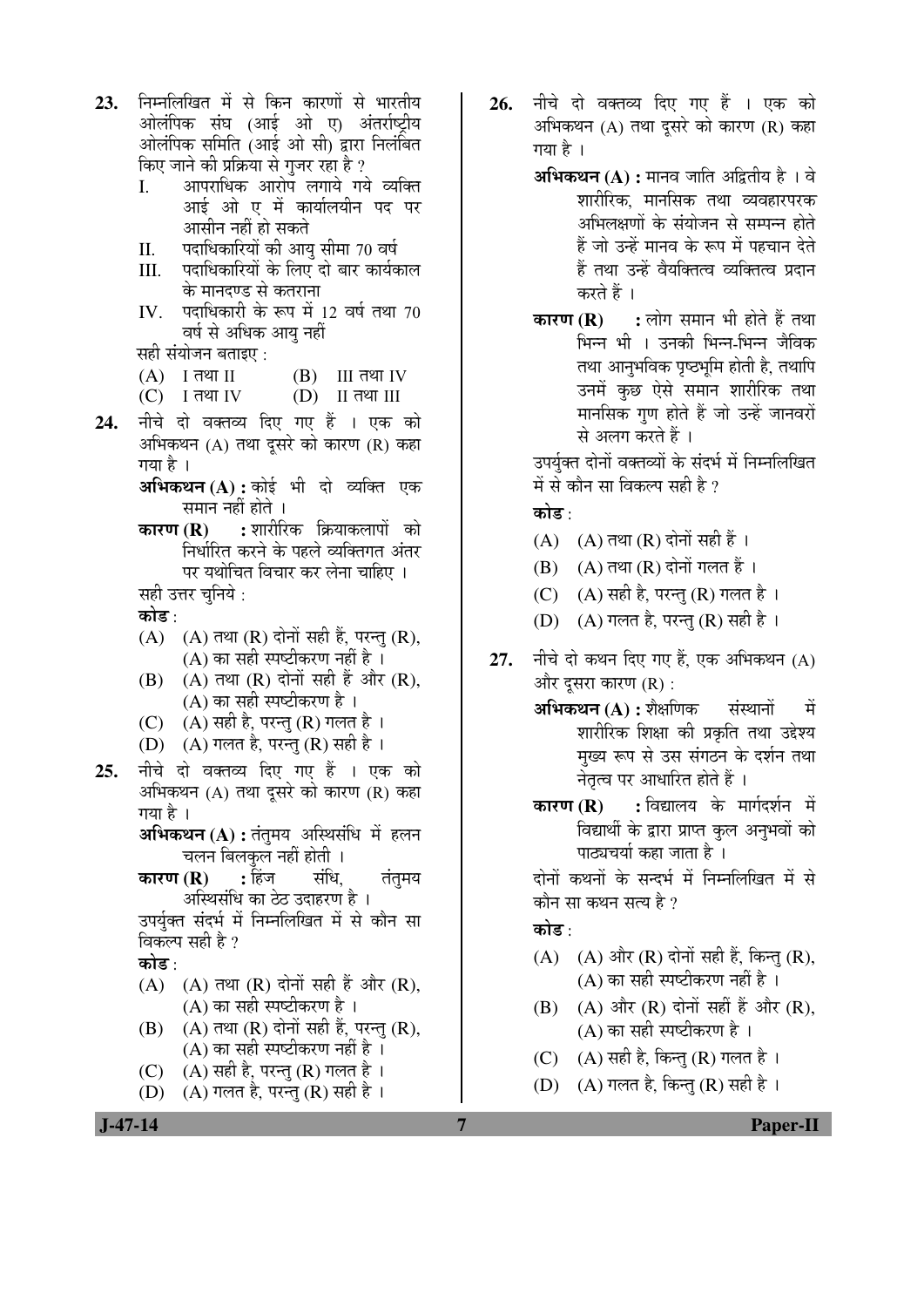- **28.** Given below are two statements, one labelled as Assertion (A) and the other labelled as Reason (R).
	- **Assertion (A) :** Stressors

persistently bombard us. our response is stress-increased agitation in the cycle of interdependence between cellorgan-fluid.

**Reason (R)** : The pool of general adaptation energy required for that response is finite, the stressor effect is cumulative. The total stressor 'package' must then, be identified and managed.

In the context of the above two statements, which of the following is correct ?

**Codes :** 

- (A) Both (A) and (R) are right, and (R) is the correct explanation of  $(A).$
- (B) Both (A) and (R) are right, but (R) is not the correct explanation of (A).
- (C) (A) is wrong, but  $(R)$  is right.
- (D) (A) is right, but  $(R)$  is wrong.
- **29.** Given below are two statements, one labelled as Assertion (A) and the other labelled as Reason (R).

**Assertion (A) :** Osteoporosis disease occurs for Basketball players due to over use of joints.

 **Reason (R) :** Synovial fluid is reduced in the joints due to overuse.

In the context of two statements, which one of the following is correct ? **Codes :** 

- (A) Both (A) and (R) are true and (R) is not the correct  $(R)$  is not explanation of (A).
- (B) Both (A) and (R) are true and (R) is the correct explanation of (A).
- (C) (A) is true but  $(R)$  is false.
- (D) (R) is true but (A) is false.
- **30.** Given below are two statements, one labelled as Assertion (A) and the other labelled as Reason (R).
	- **Assertion (A) :** 't'-test can be used to test the significance of difference between two groups mean values.
	- **Reason (R)** : 't' test is a parametric inferential statistical test of null hypothesis for a single sample where the population variance is not known.

In the context of the above two statements, which one of the following is correct ?

## **Codes :**

- (A) Both (A) and (R) are true and  $(R)$ is the correct explanation of (A).
- (B) Both (A) and (R) are true, but (R) is not the correct explanation of (A).
- $(C)$  (A) is true, but  $(R)$  is false.
- (D) (A) is false, but  $(R)$  is true.
- **31.** Given below are two statements, one labelled as Assertion (A) and the others as Reason (R).
	- **Assertion (A) :** Evaluation = measurement compared with objectives.
	- **Reason (R) :** Measurement and evaluation play a very important role in physical education.

In the context of the above statement, which one of the following is true.

## **Codes :**

- (A) Both (A) and (R) are true and (R) is the correct explanation of (A).
- (B) Both (A) and (R) are true, but (R) is not the correct explanation of (A).
- (C) (A) is true but  $(R)$  is false.
- (D) (A) is false but  $(R)$  is true.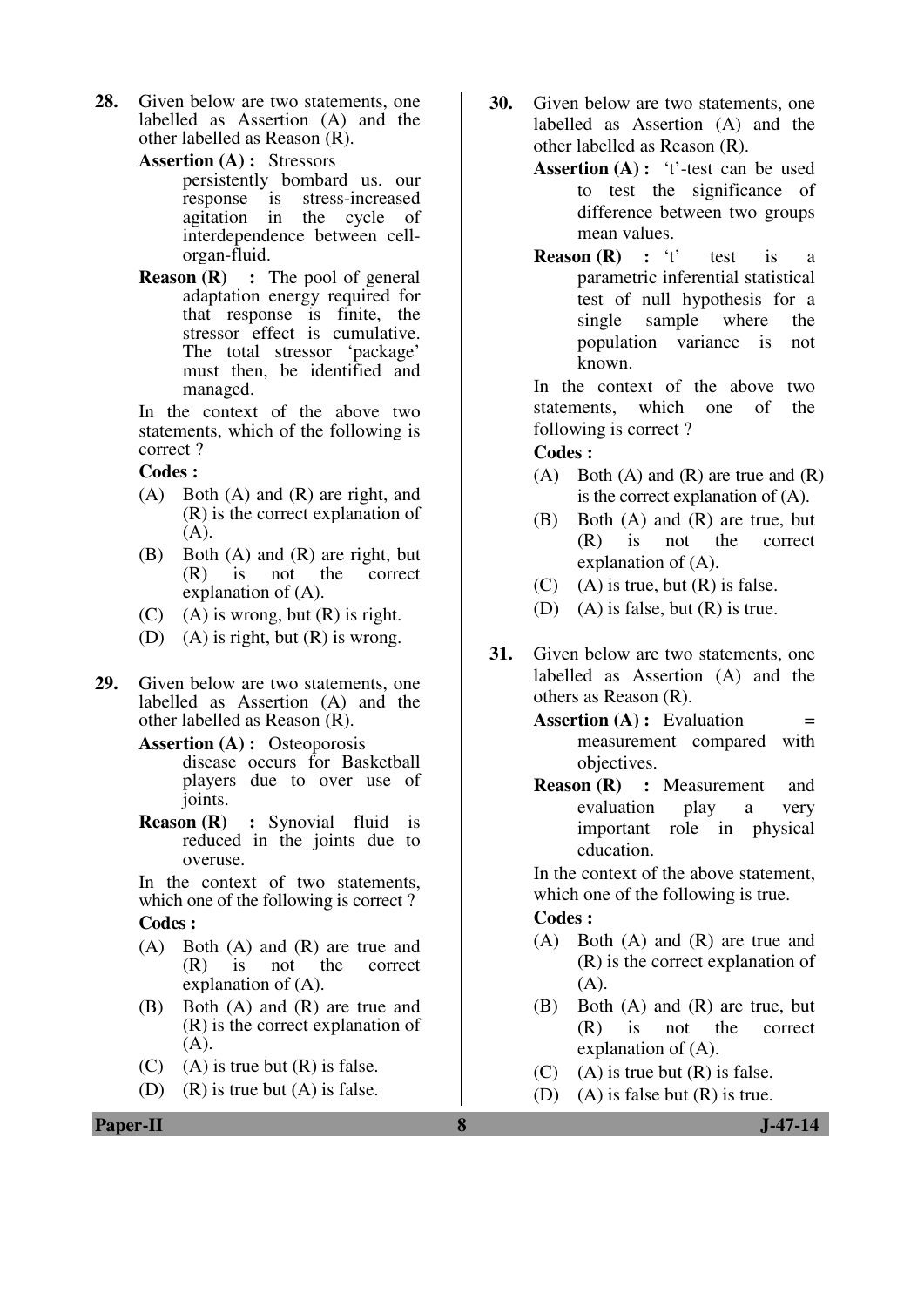- 28. नीचे दो वक्तव्य दिए गए हैं । एक को अभिकथन  $(A)$  तथा दुसरे को कारण  $(R)$  कहा गया है $\cdot$ 
	- **अभिकथन (A) :** दाबक हम पर लगातार धावा बोलते रहते हैं । हमारी प्रतिक्रिया दबाव वृद्धि उत्तेजना के रूप में कोष-इन्द्री तरल के अन्तर्निर्भरित चक्र में होती है ।
	- **कारण (R) :** इस प्रतिक्रिया हेत् आवश्यक अनुकूलन ऊर्जा कोष सीमित होता है, दाबकीय प्रभाव संचित होता है । सम्पर्ण दाबक पैकेज को चिन्हित और व्यवस्थित करना चाहिए ।

इन दो उपरोक्त वक्तव्यों के प्रसंग में निम्नलिखित में से कौन सा सही है  $\overline{v}$ 

कोड़ $\cdot$ 

- $(A)$  दोनों  $(A)$  और  $(R)$  सही हैं तथा  $(R)$ , (A) की सही व्याख्या है ।
- (B) दोनों (A) और (R) सही हैं, परन्तु (R),  $(A)$  की सही व्याख्या नहीं है ।
- (C)  $(A)$  गलत है, परन्त $(R)$  सही है।
- (D)  $(A)$  सही है, परन्त $(R)$  गलत है।
- 29. नीचे दो कथन दिए गए हैं. एक को अभिकथन (A) और दूसरे को कारण (R) कहा गया है:

**अभिकथन (A) :** संधियों के ज्यादा उपयोग के <u>कारण बास्केटबॉल के खिलाडियों में</u> ऑस्टिओपोरोसिस बीमारी आती है ।

**कारण (R) :** संधियों के ज्यादा उपयोग करने से साइनोविअल द्रव्य कम हो जाता है ।

उपर्युक्त दो कथनों के संदर्भ में निम्नलिखित में कौन सा सही उत्तर है ?

कोड़<sup>.</sup>

- $(A)$   $(A)$  तथा  $(R)$  दोनों सही हैं, परंतु  $(R)$ , (A) का सही स्पष्टीकरण नहीं है $\,$  ।
- (B)  $(A)$  तथा  $(R)$  दोनों सही हैं और  $(R)$ , (A) का सही स्पष्टीकरण है $\perp$
- (C)  $(A)$  सही है, परन्तु (R) गलत है।
- $(D)$   $(R)$  सही है, परन्तु  $(A)$  गलत है।
- 30. नीचे दो वक्तव्य दिये गये हैं । एक को अभिकथन (A) तथा दुसरे को कारण (R) कहा गया है ।
	- **अभिकथन (A) :** टी-टेस्ट का उपयोग मध्य मान के दो समहों के बीच के अंतर की सार्थकता के परीक्षण के लिए किया जाता है ।
	- **कारण (R) :** टी टेस्ट, एक एकल प्रतिदर्श-जिसकी पोपलेशन की वैविध्यता ज्ञात नहीं है की निराकरणीय प्राक्कल्पना का एक प्राचलिक आनृभाविक सांख्यिकीय परीक्षण है ।

उपर्युक्त दो वक्तव्यों के संदर्भ में निम्नलिखित में से कौन सा सही है ?

कोड़ :

- $(A)$   $(A)$  तथा  $(R)$  दोनों सही हैं और  $(R)$ , (A) का सही स्पष्टीकरण है $\,$  ।
- $(B)$   $(A)$  तथा  $(R)$  दोनों सही हैं, परन्तु  $(R)$ , (A) का सही स्पष्टीकरण नहीं है ।
- (C)  $(A)$  सही है, परन्त $(R)$  गलत है।
- (D)  $(A)$  गलत है, परन्त $(R)$  सही है।
- 31. नीचे दो वक्तव्य दिये गये हैं । एक को अभिकथन (A) तथा दुसरे को कारण (R) कहा गया है ।
	- **अभिकथन (A) :** मुल्यांकन = उद्देश्यों की तुलना में मापन
	- **कारण (R) :** मापन तथा मल्यांकन शारीरिक शिक्षा में महत्त्वपूर्ण भूमिका निभाते हैं ।

उपर्युक्त दो वक्तव्यों के संदर्भ में निम्नलिखित में से कौन सा सही है ?

कोड<sup>़</sup>

- $(A)$   $(A)$  तथा  $(R)$  दोनों सही हैं और  $(R)$ , (A) का सही स्पष्टीकरण है $\perp$
- $(B)$   $(A)$  तथा  $(R)$  दोनों सही हैं, परन्तु  $(R)$ , (A) का सही स्पष्टीकरण नहीं है ।
- (C)  $(A)$  सही है, परन्तु (R) गलत है।
- (D)  $(A)$  गलत है, परन्तु (R) सही है।

 **J-47-14 9 Paper-II**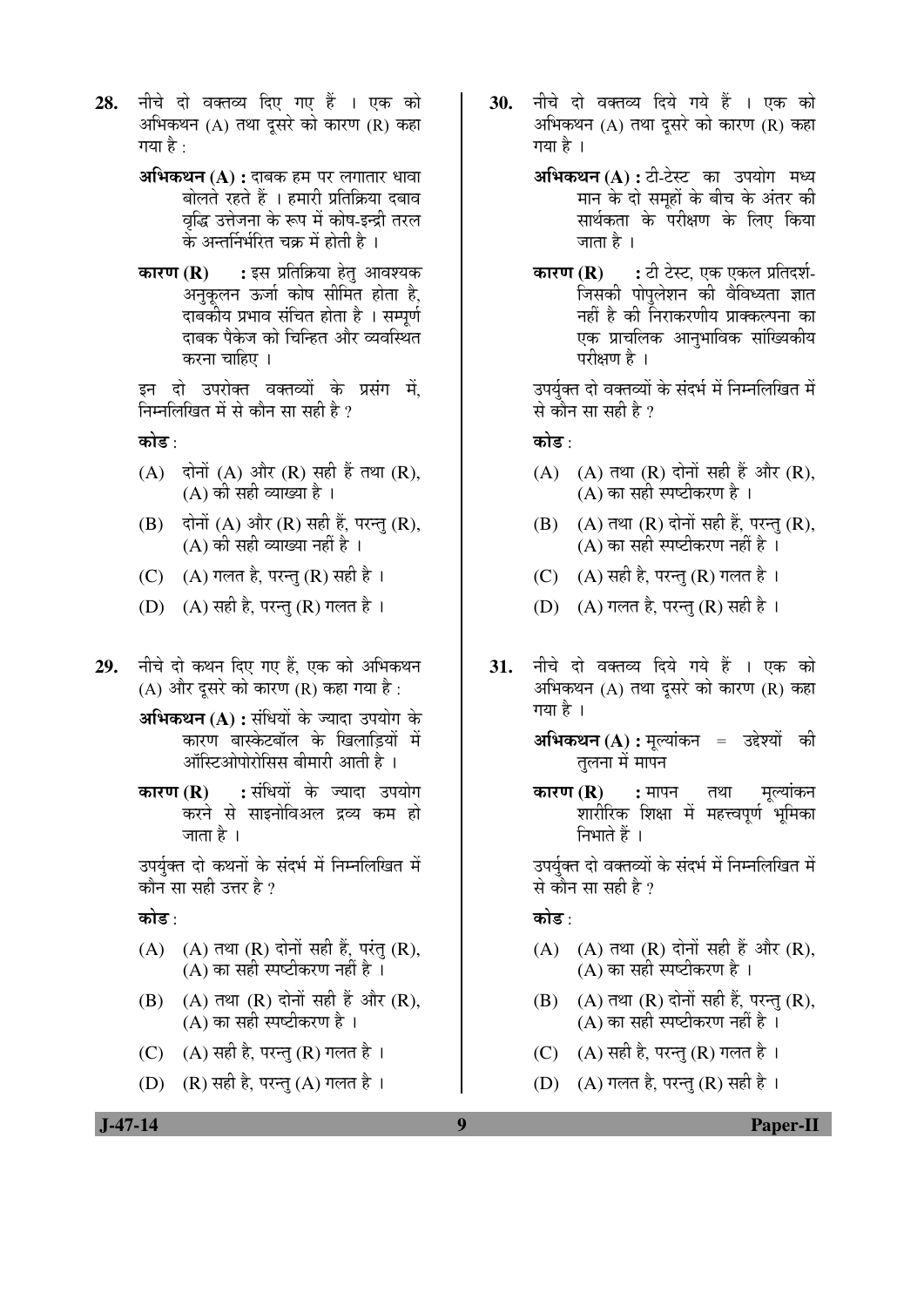**32.** Given below are two statements, one labelled as Assertion (A) and the others as Reason (R).

> **Assertion (A) :** Administration is a policy making function.

> **Reason (R) :** Management is concerned with carrying out the broad policies laid down by administration.

> Which one of the following statements is true :

**Codes :** 

- (A) Both (A) and (R) are true, but (R) is not the correct explanation of (A)
- (B) (A) is true, but  $(R)$  is false.
- $(C)$  (A) is false, but  $(R)$  is true.
- (D) Both (A) and (R) are true.
- **33.** Arrange sequentially following steps of the Govt. of India for the development of Physical Education in India.
	- I. National Physical Efficiency Test
	- II. Amrit Kaur Coaching Scheme
	-

III. L.N.C.P.E.<br>IV. Advisory B Advisory Board on Education **Codes :** 

| (A) I, II, IV, III (B) II, I, III, IV |  |
|---------------------------------------|--|
| (C) IV, III, II, I (D) II, IV, III, I |  |

- **34.** Select the correct chronological sequence of different phases involved in catching a ball from the following options :
	- (A) Positioning in line of incoming ball, judging the flight, cupping and receiving the ball.
	- (B) Judging the flight, Positioning in line of incoming ball, receiving the ball and cupping.
	- (C) Cupping, receiving the ball, judging the flight and positioning in line of the ball.
	- (D) Judging the flight, positioning in line of the incoming ball, cupping and receiving the ball.
- **35.** In presentation method of technique training the following stages are involved :<br>I. Prac
	- I. Practice<br>II. Explana
	- **Explanation**
	- III. Demonstration<br>IV. Removal of erre
	- Removal of errors
	- Arrange in proper sequential order<br>(A) II, III, IV, I (B) I, III, II, IV
- (A) II, III, IV, I (B) I, III, II, IV  $(C)$  IV, I, III, II  $(D)$  III, II, I, IV
- **36.** Arrange the following Test batteries in chronological order of their origination with the code given below :
	- I. Kraus-Weber Test<br>II. AAHPER Youth F
	- II. AAHPER Youth Fitness Test<br>III. Barrow General Motor Abili
	- Barrow General Motor Ability Test
	- IV. Health Related Physical Fitness Test
	- **Codes :**<br> **(A) III**, **IV**, **I** & **II**
	- (A) III, IV, I & II (B) IV, I, II & III<br>(C) I, III, II & IV (D) II, III, IV & I  $(D)$  II, III, IV & I
- **37.** Select correct sequence of phases of movements in which they appear in 100 m sprint from the following options :<br>(A) Slow acceleration. rapid
	- Slow acceleration. acceleration, zero acceleration, negative acceleration<br>Zero acceleration
	- (B) Zero acceleration, slow acceleration, rapid acceleration, negative acceleration
	- (C) Negative acceleration, zero acceleration, slow acceleration, rapid acceleration
	- (D) Rapid acceleration, slow acceleration, zero acceleration negative acceleration
- **38.** Match List I with List II and select the correct answer from the codes given below :

|     |             | List – I        |                | List $-$ H     |
|-----|-------------|-----------------|----------------|----------------|
| Ι.  |             | Epistemology 1. |                | Deals with     |
|     |             |                 |                | nature of      |
|     |             |                 |                | beauty in arts |
|     | II. Logic   |                 | 2.             | Deals with     |
|     |             |                 |                | moral          |
|     | III. Ethics |                 | 3.             | Deals with     |
|     |             |                 |                | reasoning      |
|     |             | IV. Aesthetics  | 4.             | Deals with     |
|     |             |                 |                | ultimate truth |
|     | Codes:      |                 |                |                |
|     |             | Н               | Ш              |                |
| (A) |             | $\frac{3}{2}$   | 2              |                |
| В   |             |                 | $\overline{3}$ |                |
|     |             | $\overline{3}$  |                | $\overline{2}$ |
|     |             |                 |                |                |

**Paper-II** J-47-14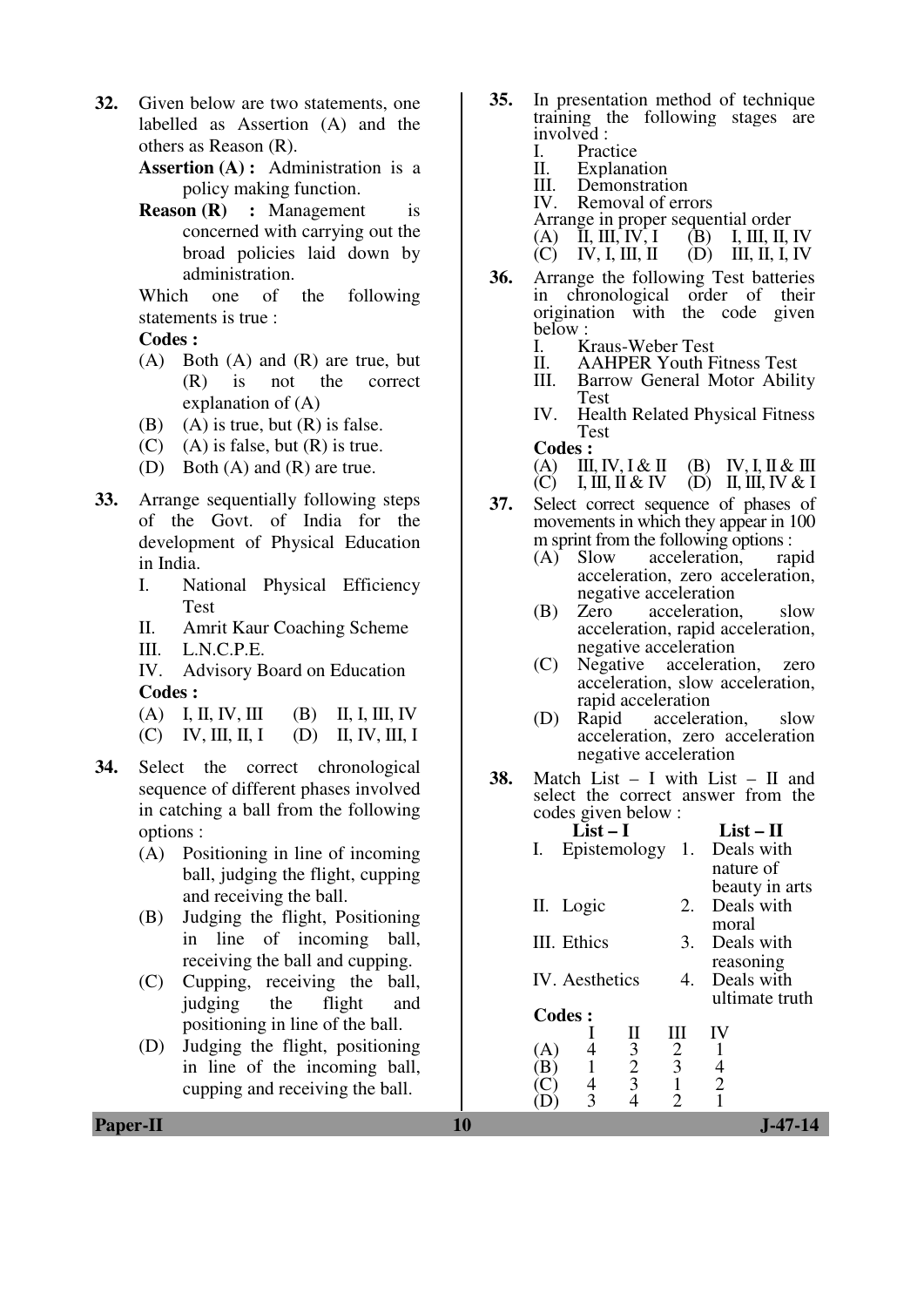32. नीचे दो वक्तव्य दिये गये हैं । एक को अभिकथन  $(A)$  तथा दुसरे को कारण  $(R)$  कहा गया है । **अभिकथन (A) :** प्रशासन योजना बनाने का कार्य है । **कारण (R) :** प्रशासन के द्वारा निर्मित विस्तरित योजनाओं को कार्यान्वित करना प्रबंधन का कार्य है । निम्नलिखित में से सही उत्तर चुनिए : कोड :  $(A)$   $(A)$  तथा  $(R)$  दोनों सही हैं, परन्तु  $(R)$ , (A) का सही स्पष्टीकरण नहीं है । (B)  $(A)$  सही है, परन्तु (R) गलत है । (C)  $(A)$  गलत है, परन्तु (R) सही है । (D)  $(A)$  और  $(R)$  दोनों सही हैं । 33. भारत में शारीरिक शिक्षा के लिए भारत सरकार द्वारा उठाए गए निम्नलिखित चरणों को काल क्रमानुसार व्यवस्थित कीजिए : I. नेशनल फिजिकल एफिसिएंसी टेस्ट II. अमत कौर कोचिंग स्कीम III. एल एन सी पी ई IV. ऐडवाइजरी बोर्ड ऑन एजुकेशन कोड :  $(A)$  I, II, IV, III (B) II, I, III, IV  $(C)$  IV, III, II, I  $(D)$  II, IV, III, I 34. किसी गेंद को पकड़ने (कैच करने) में निहित विभिन्न अवस्थाओं का सही कालानुक्रम क्या होगा $?$  $(A)$  आने वाली गेंद की लाइन में पोजीशन लेना, उड़ान का अनुमान लगाना, दोनों

- हथेलियों से कप का आकार बनाना तथा गेंद को प्राप्त करना । (B) उड़ान का अनुमान लगाना, आने वाली
- गेंद की लाइन में पोजीशन लेना, गेंद को प्राप्त करना तथा दोनों हथेलियों से कप का आकार बनाना ।
- (C) दोनों हथेलियों से कप का आकार बनाना, बॉल को प्राप्त करना, उड़ान का अनुमान लगाना तथा गेंद की लाइन में पोजीशन लेना ।
- (D) उड़ान का अनुमान लगाना, गेंद की लाइन में पोजीशन लेना, हथेलियों से कप का आकार बनाना तथा गेंद को प्राप्त करना ।
- 35. कौशल प्रशिक्षण की प्रस्ततिकरण पद्धति में निम्नलिखित स्तर आते हैं :
	- I. अभ्यास
	- II. स्पष्टीकरण
	- III. निदर्शन
	- IV. भूल सुधार
	- सही क्रम में लिखिए :
	- $(A)$  II, III, IV, I (B) I, III, II, IV
	- (C) IV, I, III, II (D) III, II, I, IV
- 36. निम्नलिखित टेस्ट बैट्रीज को उनके शुरू किये जाने के कालानुक्रम में व्यवस्थित कीजिए तथा नीचे दिए गए कोड से सही उत्तर चनिए :
	- I. क्राउस-वेबर टेस्ट
	- II. AAHPER यूथ फिटनेस टेस्ट
	- III. बैरो जनरल मोटर एबिलिटी टेस्ट
	- IV. स्वास्थ संबंधी शारीरिक स्वस्थता टेस्ट कोड :
	- $(A)$  III, IV, I तथा II
	- $(B)$  IV, I, II तथा III
	- $(C)$  I, III, II तथा IV
	- $(D)$  II, III, IV तथा I
- 37. 100 मीटर की स्प्रिन्ट में निहित संचलन की अवस्थाओं का सही क्रम (जिस क्रम में ये अवस्थाएँ आती हैं) चुनिए
	- (A) मंद गतिवर्धन, द्रुत गतिवर्धन, शून्य गतिवर्धन. ऋणात्मक गतिवर्धन
	- (B) शून्य गतिवर्धन, मंद गतिवर्धन, द्रुत गतिवर्धन, ऋणात्मक गतिवर्धन
	- (C) ऋणात्मक गतिवर्धन, शन्य गतिवर्धन, मंद गतिवर्धन, द्रुत गतिवर्धन
	- (D) द्रुत गतिवर्धन, मंद गतिवर्धन, शून्य गतिवर्धन. ऋणात्मक गतिवर्धन
- 38. सूची-I को सूची-II के साथ सुमेलित कीजिए और नीचे दिए गए कोड में सही उत्तर का चयन कोजिए :

|       |                    |               |                |                | – II                     |  |
|-------|--------------------|---------------|----------------|----------------|--------------------------|--|
| I.    | ज्ञानमीमांसा       |               |                |                | इसका संबंध कला में       |  |
|       | शास्त्र            |               |                |                | सौंदर्य के साथ है ।      |  |
| Π.    | तर्कशास्त्र        |               | 2.             |                | नैतिकता से संबंधित है ।  |  |
|       | III. नीतिशास्त्र   |               | 3.             |                | तर्कणा से संबंधित है ।   |  |
|       | IV. सौंदर्यशास्त्र |               |                |                | परम सत्य से संबंधित है । |  |
| कोड : |                    |               |                |                |                          |  |
|       |                    |               |                |                |                          |  |
| (A)   |                    | $\frac{3}{2}$ | $\overline{2}$ |                |                          |  |
| B)    |                    |               | 3              |                |                          |  |
|       |                    |               |                | $\overline{2}$ |                          |  |
|       |                    |               |                |                |                          |  |
|       |                    |               |                |                |                          |  |

 **J-47-14 11 Paper-II**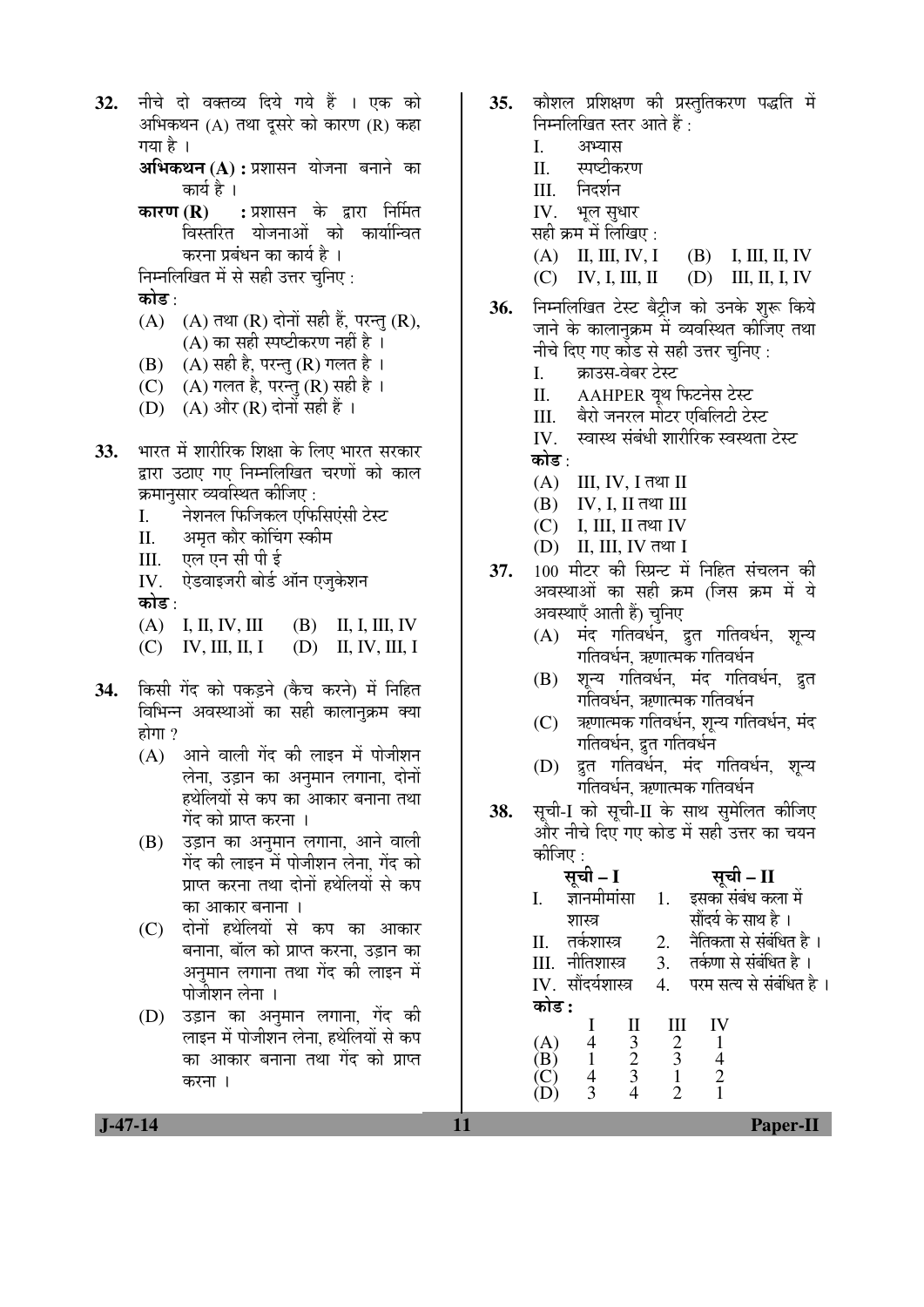| 39. | Match List $-$ I with List $-$ II and                                     | 42. | Match List $-$ I with List $-$ II and                                              |
|-----|---------------------------------------------------------------------------|-----|------------------------------------------------------------------------------------|
|     | select the correct answer from the                                        |     | select the correct option using the<br>codes given below :                         |
|     | codes given below:                                                        |     | $List-I$<br>$List-II$                                                              |
|     | $List-I$<br>$List-II$<br>I.                                               |     | 1. Buffer<br>I.<br>Reaction                                                        |
|     | 1. Digestive system<br>Neuron<br>П.<br>Alveoli                            |     | capacity<br>ability                                                                |
|     | Urinary system<br>2.                                                      |     | Movement<br>2.<br>Anticipation<br>П.                                               |
|     | III. Nephrone 3. Respiratory system<br>IV. Villi<br>4.<br>Nervous system  |     | speed                                                                              |
|     | <b>Codes:</b>                                                             |     | 3. Metabolic<br>III. Locomotors                                                    |
|     | IV<br>I<br>$\mathbf{I}$<br>Ш                                              |     | ability<br>power                                                                   |
|     | $\mathfrak{Z}$<br>$\mathbf{2}$<br>$\mathbf{1}$<br>$\overline{4}$<br>(A)   |     | IV. Speed<br>4. Ability to                                                         |
|     | 3 <sup>7</sup><br>$\overline{2}$<br>$\mathbf{1}$<br>(B)<br>$\overline{4}$ |     | endurance<br>relax                                                                 |
|     | $\overline{3}$<br>$\overline{2}$<br>$\mathbf{1}$<br>$\overline{4}$<br>(C) |     | <b>Codes:</b>                                                                      |
|     | $\overline{2}$<br>$\overline{3}$<br>$\mathbf{1}$<br>$\overline{4}$<br>(D) |     | IV<br>$\bf{I}$<br>$\mathbf{I}$<br>$\mathop{\rm III}$                               |
|     |                                                                           |     | $\mathfrak{Z}$<br>$\overline{4}$<br>$\overline{2}$<br>$\mathbf{1}$<br>(A)          |
| 40. | Which one of following pairs is not                                       |     | $2 \quad 1$<br>3<br>(B)<br>$\overline{4}$                                          |
|     | correctly matched?                                                        |     | $\overline{2}$<br>$\overline{\mathbf{3}}$<br>(C)<br>$\mathbf{1}$<br>$\overline{4}$ |
|     | (A) Body mass is the - Inertia                                            |     | $\overline{2}$<br>$\overline{3}$<br>$\mathbf{1}$<br>$\overline{4}$<br>(D)          |
|     | measure of<br>Elevation<br>(B)<br>and – Shoulder                          | 43. | Which one of the following is                                                      |
|     | depression are the<br>girdle                                              |     | correctly matched?                                                                 |
|     | movements of                                                              |     | variable - Independen<br>(A)<br>The                                                |
|     | The<br>muscle – Sartorius<br>(C)                                          |     | manipulated by<br>variable                                                         |
|     | covering both the                                                         |     | the researcher                                                                     |
|     | joints of hip and                                                         |     | The variable that $-$ Discrete<br>(B)                                              |
|     | knee                                                                      |     | allows<br>variable<br>for                                                          |
|     | Movement of a - Projectile<br>(D)                                         |     | fractional                                                                         |
|     | gymnast in air                                                            |     | amount                                                                             |
|     | holding the rings                                                         |     | The<br>variable – Dependent<br>(C)<br>made up of units<br>variable                 |
|     |                                                                           |     | that are detached                                                                  |
| 41. | Match List $-$ I with List $-$ II and find                                |     | and distinct from                                                                  |
|     | the correct option using the codes                                        |     | one another                                                                        |
|     | given below:                                                              |     | The variable in $a -$ Continuous<br>(D)                                            |
|     | $List-II$<br>List $-I$                                                    |     | variable<br>that<br>study<br>is                                                    |
|     | Prevention<br><b>Balance Diet</b><br>Ι.<br>1.<br>from diseases            |     | measured by the                                                                    |
|     | П.<br>the 2. Alcohol<br>Decrease                                          |     | researcher                                                                         |
|     | pulse rate                                                                |     |                                                                                    |
|     | III. Increased<br>3.<br>Smoking                                           | 44. | Which one of the following pairs is                                                |
|     | blood pressure                                                            |     | correctly matched?                                                                 |
|     | IV. Psychomotor<br>Amphetamine<br>4.                                      |     | Nominal scale of $-$ Religion<br>(A)<br>measurement                                |
|     | stimulant                                                                 |     | $-$ Time<br>Ordinal scale of<br>(B)                                                |
|     | <b>Codes:</b>                                                             |     | measurement                                                                        |
|     | $_{\rm II}$<br>Ш<br>IV<br>$\bf{l}$                                        |     | Interval scale of<br>- Class rank<br>(C)                                           |
|     | 3<br>$\overline{2}$<br>$\overline{4}$<br>(A)<br>1                         |     | measurement                                                                        |
|     | $\overline{2}$<br>3<br>(B)<br>$\mathbf{1}$<br>$\overline{4}$              |     | Ratio scale of<br>$-$ Temperature<br>(D)                                           |
|     | $\overline{4}$<br>$\mathbf{1}$<br>$\overline{2}$<br>(C)<br>3              |     | measurement                                                                        |
|     | 3<br>$\overline{4}$<br>$\mathbf{1}$<br>$\overline{2}$<br>(D)              |     |                                                                                    |
|     | <b>Paper-II</b>                                                           | 12  | $J - 47 - 14$                                                                      |

| select the correct option using the<br>codes given below:<br>$List-I$<br>$List-II$<br>I.<br>Reaction<br>1.<br><b>Buffer</b><br>ability<br>capacity<br>П.<br>Movement<br>2.<br>Anticipation<br>speed<br>III. Locomotors<br>3.<br>Metabolic<br>ability<br>power<br>IV. Speed<br>Ability to<br>4.<br>relax<br>endurance<br><b>Codes:</b><br>$\mathbf{I}$<br>IV<br>I<br>Ш<br>$(A)$ 3<br>$\overline{4}$<br>$\overline{2}$<br>1<br>(B) $2 \t1$<br>(C) $2 \t3$<br>$\overline{4}$<br>3<br>$\overline{\mathbf{3}}$<br>$\overline{4}$<br>$\overline{1}$<br>$(D)$ 1<br>$\overline{2}$<br>$\overline{4}$<br>3<br>43.<br>Which one of the following is<br>correctly matched?<br>The<br>variable – Independent<br>(A)<br>manipulated by variable<br>the researcher<br>The variable that $-$ Discrete<br>(B)<br>variable<br>allows<br>for<br>fractional<br>amount<br>(C)<br>The<br>variable – Dependent<br>made up of units variable<br>that are detached<br>and distinct from<br>one another<br>The variable in $a -$ Continuous<br>(D)<br>study that is variable<br>measured by the<br>researcher<br>44.<br>Which one of the following pairs is<br>correctly matched?<br>(A)<br>Nominal scale of $-$ Religion<br>measurement<br>(B) Ordinal scale of $-$ Time<br>measurement<br>$(C)$ Interval scale of $-C$ lass rank<br>measurement<br>(D)<br>Ratio scale of<br>- Temperature<br>measurement | 42. |  |  |  | Match List $-$ I with List $-$ II and |  |
|-----------------------------------------------------------------------------------------------------------------------------------------------------------------------------------------------------------------------------------------------------------------------------------------------------------------------------------------------------------------------------------------------------------------------------------------------------------------------------------------------------------------------------------------------------------------------------------------------------------------------------------------------------------------------------------------------------------------------------------------------------------------------------------------------------------------------------------------------------------------------------------------------------------------------------------------------------------------------------------------------------------------------------------------------------------------------------------------------------------------------------------------------------------------------------------------------------------------------------------------------------------------------------------------------------------------------------------------------------------------------------------|-----|--|--|--|---------------------------------------|--|
|                                                                                                                                                                                                                                                                                                                                                                                                                                                                                                                                                                                                                                                                                                                                                                                                                                                                                                                                                                                                                                                                                                                                                                                                                                                                                                                                                                                   |     |  |  |  |                                       |  |
|                                                                                                                                                                                                                                                                                                                                                                                                                                                                                                                                                                                                                                                                                                                                                                                                                                                                                                                                                                                                                                                                                                                                                                                                                                                                                                                                                                                   |     |  |  |  |                                       |  |
|                                                                                                                                                                                                                                                                                                                                                                                                                                                                                                                                                                                                                                                                                                                                                                                                                                                                                                                                                                                                                                                                                                                                                                                                                                                                                                                                                                                   |     |  |  |  |                                       |  |
|                                                                                                                                                                                                                                                                                                                                                                                                                                                                                                                                                                                                                                                                                                                                                                                                                                                                                                                                                                                                                                                                                                                                                                                                                                                                                                                                                                                   |     |  |  |  |                                       |  |
|                                                                                                                                                                                                                                                                                                                                                                                                                                                                                                                                                                                                                                                                                                                                                                                                                                                                                                                                                                                                                                                                                                                                                                                                                                                                                                                                                                                   |     |  |  |  |                                       |  |
|                                                                                                                                                                                                                                                                                                                                                                                                                                                                                                                                                                                                                                                                                                                                                                                                                                                                                                                                                                                                                                                                                                                                                                                                                                                                                                                                                                                   |     |  |  |  |                                       |  |
|                                                                                                                                                                                                                                                                                                                                                                                                                                                                                                                                                                                                                                                                                                                                                                                                                                                                                                                                                                                                                                                                                                                                                                                                                                                                                                                                                                                   |     |  |  |  |                                       |  |
|                                                                                                                                                                                                                                                                                                                                                                                                                                                                                                                                                                                                                                                                                                                                                                                                                                                                                                                                                                                                                                                                                                                                                                                                                                                                                                                                                                                   |     |  |  |  |                                       |  |
|                                                                                                                                                                                                                                                                                                                                                                                                                                                                                                                                                                                                                                                                                                                                                                                                                                                                                                                                                                                                                                                                                                                                                                                                                                                                                                                                                                                   |     |  |  |  |                                       |  |
|                                                                                                                                                                                                                                                                                                                                                                                                                                                                                                                                                                                                                                                                                                                                                                                                                                                                                                                                                                                                                                                                                                                                                                                                                                                                                                                                                                                   |     |  |  |  |                                       |  |
|                                                                                                                                                                                                                                                                                                                                                                                                                                                                                                                                                                                                                                                                                                                                                                                                                                                                                                                                                                                                                                                                                                                                                                                                                                                                                                                                                                                   |     |  |  |  |                                       |  |
|                                                                                                                                                                                                                                                                                                                                                                                                                                                                                                                                                                                                                                                                                                                                                                                                                                                                                                                                                                                                                                                                                                                                                                                                                                                                                                                                                                                   |     |  |  |  |                                       |  |
|                                                                                                                                                                                                                                                                                                                                                                                                                                                                                                                                                                                                                                                                                                                                                                                                                                                                                                                                                                                                                                                                                                                                                                                                                                                                                                                                                                                   |     |  |  |  |                                       |  |
|                                                                                                                                                                                                                                                                                                                                                                                                                                                                                                                                                                                                                                                                                                                                                                                                                                                                                                                                                                                                                                                                                                                                                                                                                                                                                                                                                                                   |     |  |  |  |                                       |  |
|                                                                                                                                                                                                                                                                                                                                                                                                                                                                                                                                                                                                                                                                                                                                                                                                                                                                                                                                                                                                                                                                                                                                                                                                                                                                                                                                                                                   |     |  |  |  |                                       |  |
|                                                                                                                                                                                                                                                                                                                                                                                                                                                                                                                                                                                                                                                                                                                                                                                                                                                                                                                                                                                                                                                                                                                                                                                                                                                                                                                                                                                   |     |  |  |  |                                       |  |
|                                                                                                                                                                                                                                                                                                                                                                                                                                                                                                                                                                                                                                                                                                                                                                                                                                                                                                                                                                                                                                                                                                                                                                                                                                                                                                                                                                                   |     |  |  |  |                                       |  |
|                                                                                                                                                                                                                                                                                                                                                                                                                                                                                                                                                                                                                                                                                                                                                                                                                                                                                                                                                                                                                                                                                                                                                                                                                                                                                                                                                                                   |     |  |  |  |                                       |  |
|                                                                                                                                                                                                                                                                                                                                                                                                                                                                                                                                                                                                                                                                                                                                                                                                                                                                                                                                                                                                                                                                                                                                                                                                                                                                                                                                                                                   |     |  |  |  |                                       |  |
|                                                                                                                                                                                                                                                                                                                                                                                                                                                                                                                                                                                                                                                                                                                                                                                                                                                                                                                                                                                                                                                                                                                                                                                                                                                                                                                                                                                   |     |  |  |  |                                       |  |
|                                                                                                                                                                                                                                                                                                                                                                                                                                                                                                                                                                                                                                                                                                                                                                                                                                                                                                                                                                                                                                                                                                                                                                                                                                                                                                                                                                                   |     |  |  |  |                                       |  |
|                                                                                                                                                                                                                                                                                                                                                                                                                                                                                                                                                                                                                                                                                                                                                                                                                                                                                                                                                                                                                                                                                                                                                                                                                                                                                                                                                                                   |     |  |  |  |                                       |  |
|                                                                                                                                                                                                                                                                                                                                                                                                                                                                                                                                                                                                                                                                                                                                                                                                                                                                                                                                                                                                                                                                                                                                                                                                                                                                                                                                                                                   |     |  |  |  |                                       |  |
|                                                                                                                                                                                                                                                                                                                                                                                                                                                                                                                                                                                                                                                                                                                                                                                                                                                                                                                                                                                                                                                                                                                                                                                                                                                                                                                                                                                   |     |  |  |  |                                       |  |
|                                                                                                                                                                                                                                                                                                                                                                                                                                                                                                                                                                                                                                                                                                                                                                                                                                                                                                                                                                                                                                                                                                                                                                                                                                                                                                                                                                                   |     |  |  |  |                                       |  |
|                                                                                                                                                                                                                                                                                                                                                                                                                                                                                                                                                                                                                                                                                                                                                                                                                                                                                                                                                                                                                                                                                                                                                                                                                                                                                                                                                                                   |     |  |  |  |                                       |  |
|                                                                                                                                                                                                                                                                                                                                                                                                                                                                                                                                                                                                                                                                                                                                                                                                                                                                                                                                                                                                                                                                                                                                                                                                                                                                                                                                                                                   |     |  |  |  |                                       |  |
|                                                                                                                                                                                                                                                                                                                                                                                                                                                                                                                                                                                                                                                                                                                                                                                                                                                                                                                                                                                                                                                                                                                                                                                                                                                                                                                                                                                   |     |  |  |  |                                       |  |
|                                                                                                                                                                                                                                                                                                                                                                                                                                                                                                                                                                                                                                                                                                                                                                                                                                                                                                                                                                                                                                                                                                                                                                                                                                                                                                                                                                                   |     |  |  |  |                                       |  |
|                                                                                                                                                                                                                                                                                                                                                                                                                                                                                                                                                                                                                                                                                                                                                                                                                                                                                                                                                                                                                                                                                                                                                                                                                                                                                                                                                                                   |     |  |  |  |                                       |  |
|                                                                                                                                                                                                                                                                                                                                                                                                                                                                                                                                                                                                                                                                                                                                                                                                                                                                                                                                                                                                                                                                                                                                                                                                                                                                                                                                                                                   |     |  |  |  |                                       |  |
|                                                                                                                                                                                                                                                                                                                                                                                                                                                                                                                                                                                                                                                                                                                                                                                                                                                                                                                                                                                                                                                                                                                                                                                                                                                                                                                                                                                   |     |  |  |  |                                       |  |
|                                                                                                                                                                                                                                                                                                                                                                                                                                                                                                                                                                                                                                                                                                                                                                                                                                                                                                                                                                                                                                                                                                                                                                                                                                                                                                                                                                                   |     |  |  |  |                                       |  |
|                                                                                                                                                                                                                                                                                                                                                                                                                                                                                                                                                                                                                                                                                                                                                                                                                                                                                                                                                                                                                                                                                                                                                                                                                                                                                                                                                                                   |     |  |  |  |                                       |  |
|                                                                                                                                                                                                                                                                                                                                                                                                                                                                                                                                                                                                                                                                                                                                                                                                                                                                                                                                                                                                                                                                                                                                                                                                                                                                                                                                                                                   |     |  |  |  |                                       |  |
|                                                                                                                                                                                                                                                                                                                                                                                                                                                                                                                                                                                                                                                                                                                                                                                                                                                                                                                                                                                                                                                                                                                                                                                                                                                                                                                                                                                   |     |  |  |  |                                       |  |
|                                                                                                                                                                                                                                                                                                                                                                                                                                                                                                                                                                                                                                                                                                                                                                                                                                                                                                                                                                                                                                                                                                                                                                                                                                                                                                                                                                                   |     |  |  |  |                                       |  |
|                                                                                                                                                                                                                                                                                                                                                                                                                                                                                                                                                                                                                                                                                                                                                                                                                                                                                                                                                                                                                                                                                                                                                                                                                                                                                                                                                                                   |     |  |  |  |                                       |  |
|                                                                                                                                                                                                                                                                                                                                                                                                                                                                                                                                                                                                                                                                                                                                                                                                                                                                                                                                                                                                                                                                                                                                                                                                                                                                                                                                                                                   |     |  |  |  |                                       |  |
|                                                                                                                                                                                                                                                                                                                                                                                                                                                                                                                                                                                                                                                                                                                                                                                                                                                                                                                                                                                                                                                                                                                                                                                                                                                                                                                                                                                   |     |  |  |  |                                       |  |
|                                                                                                                                                                                                                                                                                                                                                                                                                                                                                                                                                                                                                                                                                                                                                                                                                                                                                                                                                                                                                                                                                                                                                                                                                                                                                                                                                                                   |     |  |  |  |                                       |  |
|                                                                                                                                                                                                                                                                                                                                                                                                                                                                                                                                                                                                                                                                                                                                                                                                                                                                                                                                                                                                                                                                                                                                                                                                                                                                                                                                                                                   |     |  |  |  |                                       |  |
|                                                                                                                                                                                                                                                                                                                                                                                                                                                                                                                                                                                                                                                                                                                                                                                                                                                                                                                                                                                                                                                                                                                                                                                                                                                                                                                                                                                   |     |  |  |  |                                       |  |
|                                                                                                                                                                                                                                                                                                                                                                                                                                                                                                                                                                                                                                                                                                                                                                                                                                                                                                                                                                                                                                                                                                                                                                                                                                                                                                                                                                                   |     |  |  |  |                                       |  |
|                                                                                                                                                                                                                                                                                                                                                                                                                                                                                                                                                                                                                                                                                                                                                                                                                                                                                                                                                                                                                                                                                                                                                                                                                                                                                                                                                                                   |     |  |  |  |                                       |  |
|                                                                                                                                                                                                                                                                                                                                                                                                                                                                                                                                                                                                                                                                                                                                                                                                                                                                                                                                                                                                                                                                                                                                                                                                                                                                                                                                                                                   |     |  |  |  |                                       |  |
|                                                                                                                                                                                                                                                                                                                                                                                                                                                                                                                                                                                                                                                                                                                                                                                                                                                                                                                                                                                                                                                                                                                                                                                                                                                                                                                                                                                   |     |  |  |  |                                       |  |
|                                                                                                                                                                                                                                                                                                                                                                                                                                                                                                                                                                                                                                                                                                                                                                                                                                                                                                                                                                                                                                                                                                                                                                                                                                                                                                                                                                                   |     |  |  |  |                                       |  |
|                                                                                                                                                                                                                                                                                                                                                                                                                                                                                                                                                                                                                                                                                                                                                                                                                                                                                                                                                                                                                                                                                                                                                                                                                                                                                                                                                                                   |     |  |  |  |                                       |  |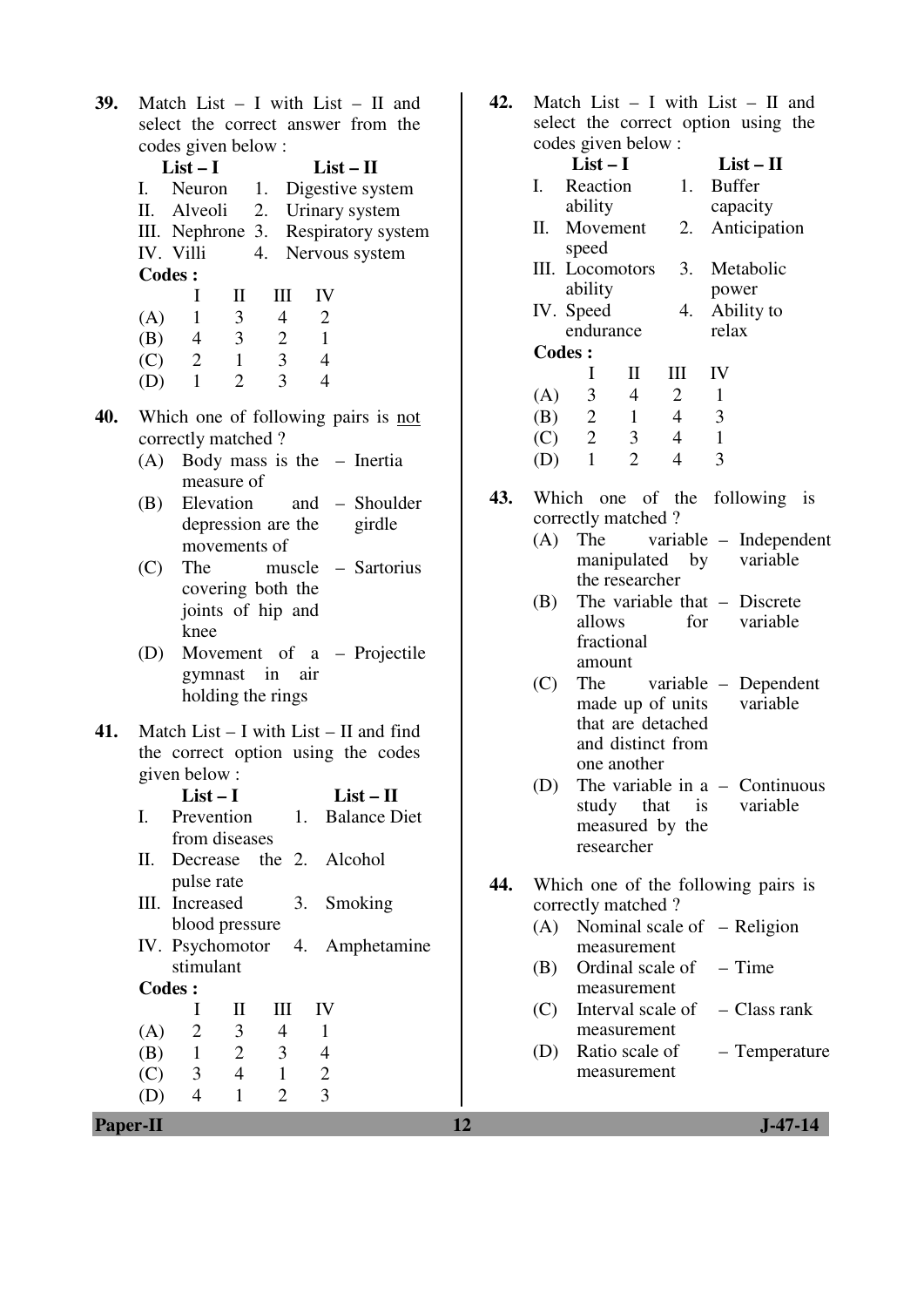| 39.       | सूची-I को सूची-II के साथ सुमेलित कीजिए<br>तथा नीचे दिए गए कोड से उत्तर चुनिए :                                                | 42. | सूची-I को सूची-II के साथ सुमेलित कीजिए<br>तथा नीचे दिए गए कोड से सही उत्तर चुनिए: |                                               |                |              |                 |
|-----------|-------------------------------------------------------------------------------------------------------------------------------|-----|-----------------------------------------------------------------------------------|-----------------------------------------------|----------------|--------------|-----------------|
|           | सूची – I<br>सूची – II                                                                                                         |     |                                                                                   | सूची – I                                      |                |              | सूची – II       |
|           | तंत्रिकाकोशिका 1. पाचन-तंत्र<br>I.                                                                                            |     | I.                                                                                | प्रतिक्रिया                                   | 1.             |              | बफर क्षमता      |
|           | वायु कूपिका 2. मूत्र तंत्र<br>Π.<br>Ⅲ. नेफ्रोन<br>3. श्वास तंत्र                                                              |     |                                                                                   | योग्यता                                       |                |              |                 |
|           | 4. तंत्रिका तंत्र<br>IV. रसांकुर                                                                                              |     | Π.                                                                                | चलन गति                                       | 2.             | पूर्वाभास    |                 |
|           | कोड :<br>$\bf{I}$<br>$\mathbf{I}$<br>Ш<br>IV                                                                                  |     | Ш.                                                                                | गतिविषयक                                      | 3.             |              | चयापचय शक्ति    |
|           | $\mathfrak{Z}$<br>$\mathbf{2}$<br>(A)<br>$\overline{4}$<br>$\mathbf{1}$                                                       |     |                                                                                   | योग्यता                                       |                |              |                 |
|           | 3 <sup>7</sup><br>$\mathbf{1}$<br>$(B)$ 4<br>$\overline{2}$<br>$\overline{3}$<br>$\overline{1}$<br>$\overline{4}$<br>(C)<br>2 |     |                                                                                   | $IV.$ गति<br>सहनशीलता                         |                | योग्यता      | 4. आराम करने की |
|           | 3<br>$\mathbf{1}$<br>$\overline{2}$<br>$\overline{4}$<br>(D)                                                                  |     |                                                                                   |                                               |                |              |                 |
| 40.       | निम्नलिखित में से कौन सा युग्म सुमेलित <u>नहीं</u>                                                                            |     | कोड :                                                                             |                                               |                |              |                 |
|           | है ?                                                                                                                          |     |                                                                                   | $\bf{I}$<br>$\mathbf{I}$                      | $\rm III$      | IV           |                 |
|           | शरीर पिण्ड<br>अक्रियता का<br>(A)<br>$\frac{1}{2}$                                                                             |     | (A)                                                                               | 3<br>$\overline{4}$                           | $\overline{2}$ | $\mathbf{1}$ |                 |
|           | मापक है<br>स्कंध मेखला का<br>उत्थापन तथा<br>$\mathcal{L}^{\mathcal{L}}$ and $\mathcal{L}^{\mathcal{L}}$<br>(B)                |     | (B)                                                                               | $\overline{2}$<br>$\mathbf{1}$                | $\overline{4}$ | 3            |                 |
|           | अवनमन                                                                                                                         |     | (C)                                                                               | $\overline{2}$<br>3                           | $\overline{4}$ | 1            |                 |
|           | संचलन है                                                                                                                      |     | (D)                                                                               | $\overline{2}$<br>$\mathbf{1}$                | $\overline{4}$ | 3            |                 |
|           | सारटोरियस<br>नितंब<br>तथा $-$<br>(C)                                                                                          | 43. |                                                                                   | निम्नलिखित में से कौन सा युग्म सुमेलित है ?   |                |              |                 |
|           | घुटना दोनों की<br>संधियों<br>को                                                                                               |     | (A)                                                                               |                                               |                |              | स्वतंत्र चर     |
|           | आच्छादित करने                                                                                                                 |     |                                                                                   | फेरबदल किया गया                               |                |              |                 |
|           | वाली मांसपेशी                                                                                                                 |     |                                                                                   | परिवर्त                                       |                |              |                 |
|           | (D) रिंग्स  को – प्रोजेक्टाइल<br>पकड़कर हवा में                                                                               |     | (B)                                                                               | भग्नांश मात्रा की                             |                |              | विच्छिन्न चर    |
|           | जिमनास्ट<br>का                                                                                                                |     |                                                                                   | अनुमति देने वाला<br>परिवर्त/चर                |                |              |                 |
|           | संचलन                                                                                                                         |     |                                                                                   |                                               |                |              |                 |
| 41.       | सूची-I को सूची-II के साथ सुमेलित कीजिए                                                                                        |     | (C)                                                                               | ऐसी इकाइयों से – आश्रित-चर<br>निर्मित परिवर्त | जो             |              |                 |
|           | तथा नीचे दिये गए कोड से सही उत्तर चुनिए:<br>सूची – I                                                                          |     |                                                                                   | एक-दूसरे से अलग                               |                |              |                 |
|           | सूची – II<br>बीमारी से<br>1. सन्तुलित आहार<br>I.                                                                              |     |                                                                                   | तथा पृथक् हैं                                 |                |              |                 |
|           | बचाव                                                                                                                          |     | (D)                                                                               | एक अध्ययन में – सतत् चर                       |                |              |                 |
|           | नाड़ी गति को     2.<br>मदिरा<br>Π.                                                                                            |     |                                                                                   | परिवर्त/चर जिसका                              |                |              |                 |
|           | कम करना<br>III. रक्तदाब बढ़ाना<br>3. धूम्रपान                                                                                 |     |                                                                                   | शोधकर्ता द्वारा मापन<br>किया जाता है          |                |              |                 |
|           | $IV.$ मनोगतित्व<br>4. एम्फेटामाइन                                                                                             |     |                                                                                   |                                               |                |              |                 |
|           | उत्प्रेरक                                                                                                                     | 44. |                                                                                   | निम्नलिखित में से कौन सा सही सुमेलित है ?     |                |              |                 |
|           | कोड :<br>$\mathbf{I}$<br>$\bf{I}$<br>Ш<br>IV                                                                                  |     | (A)                                                                               | नामिक मापन पैमाना                             |                |              | धर्म            |
|           | $\overline{1}$                                                                                                                |     | (B)                                                                               | क्रमिक मापन पैमाना                            |                | $\equiv$     | समय             |
|           | (A) $2 \t 3 \t 4$<br>(B) $1 \t 2 \t 3$<br>$\overline{\phantom{a}}$                                                            |     |                                                                                   | (C) अंतराल मापन पैमाना – क्लास रैंक           |                |              |                 |
|           | $3 \t 4 \t 1$<br>$\overline{\phantom{a}}$<br>(C)<br>$\overline{3}$<br>$\overline{2}$<br>$\overline{4}$<br>$\mathbf{1}$        |     |                                                                                   | (D) अनुपात मापन पैमाना   –                    |                |              | तापमान          |
|           | (D)                                                                                                                           |     |                                                                                   |                                               |                |              |                 |
| $J-47-14$ |                                                                                                                               | 13  |                                                                                   |                                               |                |              | <b>Paper-II</b> |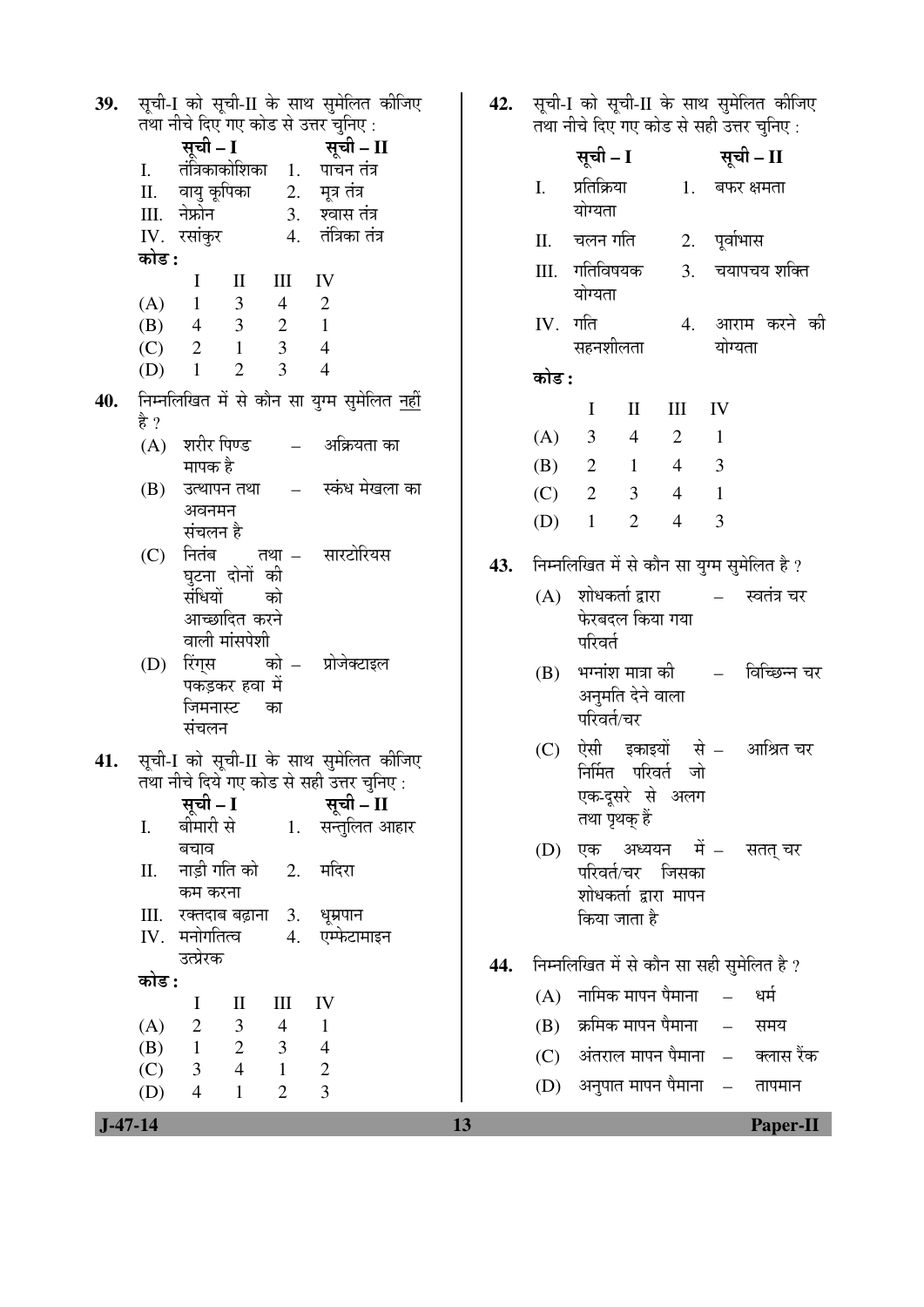| 45. | Match List $-$ I with List $-$ II and                                                   |                                 |
|-----|-----------------------------------------------------------------------------------------|---------------------------------|
|     | select the correct answer from the                                                      |                                 |
|     | codes given below:                                                                      |                                 |
|     | $List-I$                                                                                | $List-II$                       |
|     | (Old Concept)                                                                           | (Modern Concept)                |
|     | I. Inspection                                                                           | Derived and<br>1.               |
|     |                                                                                         | corporative                     |
|     | II. Focused<br>on 2.                                                                    | Diverse                         |
|     | teacher                                                                                 | functions                       |
|     | III. Visitation and 3.                                                                  | Emphasis on                     |
|     | conference<br>IV. Imposed and 4. Study and                                              | material aims                   |
|     | authoritarian                                                                           | analysis                        |
|     | <b>Codes:</b>                                                                           |                                 |
|     | I<br>Ш<br>П                                                                             | IV                              |
|     | 4<br>3<br>(A)                                                                           | 1                               |
|     | $\begin{array}{c} 2 \\ 3 \\ 2 \\ 3 \end{array}$<br>$\overline{1}$<br>(B)                | $\overline{\mathcal{L}}$        |
|     | $\frac{2}{1}$<br>$\overline{4}$<br>(C)                                                  | $\frac{3}{2}$                   |
|     | $\overline{4}$<br>$\mathbf{1}$<br>(D)                                                   |                                 |
| 46. | Match List - I with List - II and                                                       |                                 |
|     | select the correct option using the                                                     |                                 |
|     | codes given below :                                                                     |                                 |
|     | $List-I$                                                                                | $List - II$                     |
|     | I. 1953                                                                                 | 1. Sports Authority of India    |
|     | 1956<br>П.                                                                              | 2. Rajkumari Amrit Kaur         |
|     |                                                                                         | <b>Coaching Scheme</b>          |
|     | III. 1954                                                                               | 3. National plan of Physical    |
|     |                                                                                         | <b>Education and Recreation</b> |
|     |                                                                                         | was published                   |
|     | IV. 1984                                                                                | 4. National Discipline Scheme   |
|     | <b>Codes:</b><br>I<br>П<br>Ш                                                            | IV                              |
|     | $\overline{c}$<br>(A)<br>$\overline{4}$                                                 | $\mathbf{1}$                    |
|     | $\,1\,$<br>(B)                                                                          | $\overline{4}$                  |
|     | $\overline{4}$<br>(C)                                                                   | $\mathbf{1}$                    |
|     | $\begin{array}{c} 3 \\ 2 \\ 3 \\ 4 \end{array}$<br>$\frac{3}{2}$<br>$\mathbf{1}$<br>(D) | $\overline{2}$                  |
|     |                                                                                         |                                 |
| 47. | Match List $- I$ with List $- II$ and<br>select the correct option using the            |                                 |
|     | codes given below:                                                                      |                                 |
|     | $List-I$                                                                                | $List - II$                     |
|     | <b>Operant Theory</b><br>I.                                                             | 1. Personality                  |
|     | П.<br>Situation-Specific                                                                | 2. Motivation                   |
|     | Theory                                                                                  |                                 |
|     | Learning 3.<br>Social<br>Ш.                                                             | Learning                        |
|     | Theory                                                                                  |                                 |
|     | IV. Cognitive                                                                           | 4.<br>Leadership                |
|     | <b>Evaluation Theory</b>                                                                |                                 |
|     | <b>Codes:</b>                                                                           |                                 |
|     | I<br>П<br>Ш                                                                             | IV                              |
|     | $\frac{2}{3}$<br>$\mathbf{1}$<br>3<br>(A)                                               | 4                               |
|     | $\frac{2}{3}$<br>$\overline{\mathcal{A}}$<br>(B)<br>$\overline{4}$<br>(C)<br>1          | $\mathbf{1}$                    |
|     | $\overline{4}$<br>$\mathbf{1}$<br>$\overline{2}$<br>(D)                                 | $\frac{2}{3}$                   |
|     |                                                                                         |                                 |

| 48. | Match List $-$ I with List $-$ II and                                                                                     |
|-----|---------------------------------------------------------------------------------------------------------------------------|
|     | select the correct option from the                                                                                        |
|     | codes given below :                                                                                                       |
|     | $List - II$<br>$List-I$<br>Cheese, 1. Carbohydrates<br>Milk,<br>I.                                                        |
|     | Yogurt                                                                                                                    |
|     | Poultry, 2. Calcium and<br>П.<br>Meat,                                                                                    |
|     | <b>Nuts</b><br>Fish                                                                                                       |
|     | 3. Proteins<br>III. Vegetable<br>groups                                                                                   |
|     | IV. Bread, Cereal, Rice 4. Vitamins                                                                                       |
|     | <b>Codes:</b>                                                                                                             |
|     | $\mathbf{I}$<br>Ι<br>Ш<br>IV                                                                                              |
|     | $\overline{2}$<br>$\overline{4}$<br>3 <sup>7</sup><br>$\mathbf{1}$<br>(A)<br>1<br>$\overline{4}$<br>$\mathfrak{Z}$<br>(B) |
|     | $\frac{2}{3}$<br>$\frac{2}{2}$<br>$\overline{4}$<br>(C)<br>$\mathbf{1}$                                                   |
|     | 3<br>$\overline{4}$<br>$\mathbf{1}$<br>(D)                                                                                |
| 49. | Match List $-$ I with List $-$ II and find                                                                                |
|     | out the correct option from the code                                                                                      |
|     | given below:                                                                                                              |
|     | $List-I$<br>$List - II$<br>(Measuring<br>(Measured                                                                        |
|     | <b>Quantity</b> )<br><b>Instrument</b> )                                                                                  |
|     | Tensiometer 1.<br>I.<br>Range of                                                                                          |
|     | motion around                                                                                                             |
|     | a joint<br>II. Flexomeasure 2. Work                                                                                       |
|     | III. Spirometer<br>IV. Ergometer<br>3. Strength                                                                           |
|     | 4. Vital capacity                                                                                                         |
|     | <b>Codes:</b><br>I<br>$_{\rm II}$<br>IV<br>Ш                                                                              |
|     | $\overline{2}$<br>$\mathfrak{Z}$<br>$\mathbf{1}$<br>$\overline{\mathcal{A}}$<br>(A)                                       |
|     | $\frac{2}{4}$<br>$\overline{4}$<br>$\,1\,$<br>$\mathfrak{Z}$<br>(B)                                                       |
|     | $\frac{2}{4}$<br>$\mathbf{1}$<br>$\frac{3}{2}$<br>(C)<br>$\mathbf{1}$<br>3                                                |
|     | (D)                                                                                                                       |
| 50. | Match List $-$ I with List $-$ II and                                                                                     |
|     | detect the correct option using the<br>codes given below:                                                                 |
|     | $List-II$<br>List – I                                                                                                     |
|     | Rajeev Gandhi<br>1961<br>Ι.<br>1.                                                                                         |
|     | Khelratna Award<br>1985<br>П.<br>Arjuna Award                                                                             |
|     | $rac{2}{3}$ .<br>Dhyanchand<br>1991<br>Ш.                                                                                 |
|     | Lifetime                                                                                                                  |
|     | <b>Achievement Award</b>                                                                                                  |
|     | IV. Dronacharya Award 4.<br>2002<br><b>Codes:</b>                                                                         |
|     | $_{\rm II}$<br>IV<br>I<br>Ш                                                                                               |
|     | $\frac{2}{1}$<br>3<br>4<br>1<br>(A)                                                                                       |
|     | $\frac{2}{1}$<br>$\frac{3}{4}$<br>$\frac{4}{2}$<br>(B)<br>3                                                               |
|     | C)<br>$\overline{2}$<br>1<br>4                                                                                            |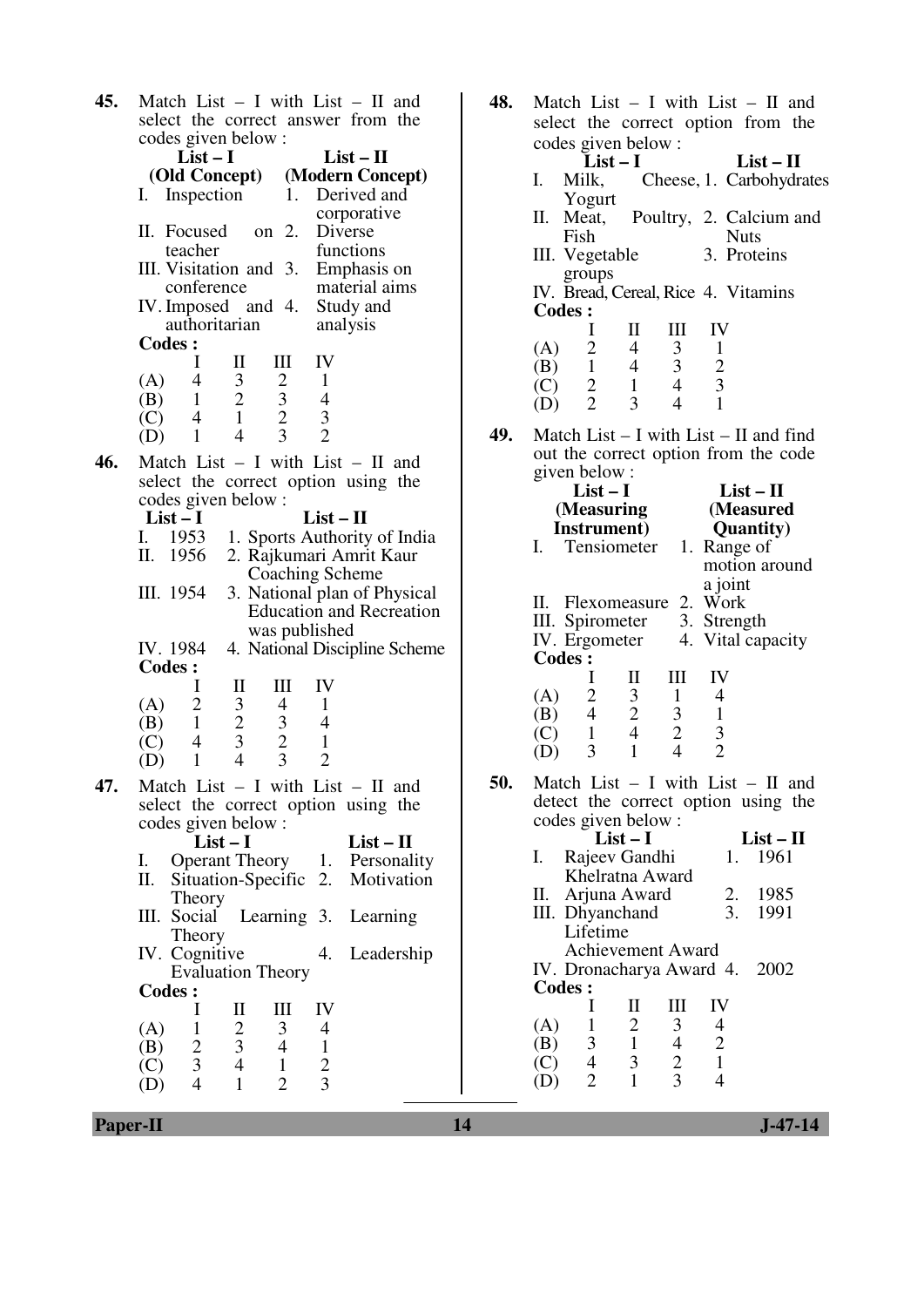| 45. | सूची-I को सूची-II के साथ सुमेलित कीजिए<br>तथा नीचे दिए गए कोड से सही उत्तर चुनिए:                                                                                            | 48. | सूची-I को<br>तथा नीचे वि                       |
|-----|------------------------------------------------------------------------------------------------------------------------------------------------------------------------------|-----|------------------------------------------------|
|     | सूची – I <sup>ं</sup><br>सूची – II                                                                                                                                           |     | सूची                                           |
|     | (प्राचीन संकल्पना) (आधुनिक संकल्पना)                                                                                                                                         |     | I.<br>दूध,                                     |
|     | निरीक्षण<br>1. व्युत्पत्तिक और<br>I.                                                                                                                                         |     | योर्गट                                         |
|     | सहकारी                                                                                                                                                                       |     | मांस,<br>Π.                                    |
|     | 2. विभिन्न कार्य<br>शिक्षक केन्द्रित<br>П.                                                                                                                                   |     | मछल                                            |
|     | 3. भौतिक ध्येयों पर<br>देखने जाना<br>III.<br>और सम्मेलन<br>भार                                                                                                               |     | वनर<br>Ш.                                      |
|     | थोपा गया तथा<br>अभ्यास और<br>IV.<br>4.                                                                                                                                       |     | ब्रेड,<br>IV.                                  |
|     | अधिकारवादी<br>विश्लेषण                                                                                                                                                       |     | चावत                                           |
|     | कोड :                                                                                                                                                                        |     | कोड :                                          |
|     | IV<br>I<br>П<br>Ш                                                                                                                                                            |     | $\bf{I}$<br>(A)                                |
|     | $\begin{array}{c} 3 \\ 2 \\ 1 \end{array}$<br>4<br>$\frac{2}{3}$<br>$\frac{2}{3}$<br>(A)<br>$\mathbf{1}$<br>$\mathbf{1}$<br>(B)                                              |     | $\frac{2}{1}$<br>(B)                           |
|     | $\begin{array}{c} 4 \\ 3 \\ 2 \end{array}$<br>$\overline{4}$<br>(C)                                                                                                          |     | $\frac{2}{2}$<br>(C)                           |
|     | $\overline{4}$<br>(D)<br>$\mathbf{1}$                                                                                                                                        |     | (D)                                            |
| 46. | सूची-I को सूची-II के साथ सुमेलित कीजिए                                                                                                                                       | 49. | सूची-I को                                      |
|     | तथा नीचे दिए गए कोड से सही उत्तर चुनिए :                                                                                                                                     |     | तथा नीचे दि                                    |
|     | सूची – I<br>सूची – II                                                                                                                                                        |     | सूची                                           |
|     | स्पोर्ट्स ऑथोरिटी ऑफ<br>I.<br>1953<br>1.                                                                                                                                     |     | (मापन उ                                        |
|     | इंडिया<br>राजकुमारी अमृतकौर<br>Π.<br>2.<br>1956                                                                                                                              |     | टेंसि<br>I.                                    |
|     | कोचिंग स्कीम                                                                                                                                                                 |     |                                                |
|     | नेशनल प्लान ऑफ<br>III.<br>3.<br>1954                                                                                                                                         |     |                                                |
|     | फिजिकल एज्यूकेशन                                                                                                                                                             |     | फ्लेव<br>П.                                    |
|     | तथा रेक्रिएशन प्रकाशित                                                                                                                                                       |     | स्पाइ<br>Ш.                                    |
|     | हुई                                                                                                                                                                          |     | एर्गोम<br>IV.<br>कोड :                         |
|     | नेशनल डिसिप्लिन स्कीम<br>IV.<br>4.<br>1984                                                                                                                                   |     | $\bf{I}$                                       |
|     | कोड :<br>I<br>IV                                                                                                                                                             |     | $\overline{c}$<br>(A)                          |
|     | П<br>Ш<br>(A)<br>$\mathbf{1}$                                                                                                                                                |     | $\overline{4}$<br>(B)                          |
|     | $\begin{smallmatrix} 2\\1 \end{smallmatrix}$<br>$\overline{4}$<br>(B)                                                                                                        |     | $\mathbf{1}$<br>(C)                            |
|     | $\frac{3}{2}$<br>$\frac{3}{4}$<br>$\begin{array}{c} 4 \\ 3 \\ 2 \\ 3 \end{array}$<br>$\,1\,$<br>$\overline{4}$<br>$\left( C\right)$<br>$\overline{2}$<br>$\mathbf{1}$<br>(D) |     | $\overline{3}$<br>(D)                          |
| 47. | सूची-I को सूची-II के साथ सुमेलित कीजिए                                                                                                                                       | 50. | सूची-I को                                      |
|     | तथा नीचे दिए गए कोड की सहायता से सही                                                                                                                                         |     | और नीचे                                        |
|     | उत्तर चुनिए :                                                                                                                                                                |     | विकल्प चुनि                                    |
|     | सूची – II<br>सूची – I                                                                                                                                                        |     | राजी<br>I.                                     |
|     | क्रियाप्रसूत सिद्धांत<br>व्यक्तित्व<br>I.<br>1.                                                                                                                              |     | अवा                                            |
|     | स्थिति विशिष्ट सिद्धांत<br>अभिप्रेरण<br>2.<br>П.                                                                                                                             |     | अर्जुन<br>П.                                   |
|     | सामाजिक<br>अधिगम<br>अधिगम 3.<br>Ш.                                                                                                                                           |     | Ш.<br>ध्यान                                    |
|     | सिद्धांत                                                                                                                                                                     |     | एची                                            |
|     | संज्ञानात्मक मूल्यांकन 4. नेतृत्व<br>IV.                                                                                                                                     |     | द्रोणा<br>IV.                                  |
|     | सिद्धांत                                                                                                                                                                     |     | कोड :                                          |
|     | कोड :                                                                                                                                                                        |     | I                                              |
|     | IV<br>I<br>$\rm _{II}$<br>Ш<br>(A)<br>$\overline{\mathcal{A}}$                                                                                                               |     | (A)<br>$\mathbf{1}$                            |
|     | $\frac{2}{3}$<br>$\frac{3}{4}$<br>$\frac{1}{2}$<br>$\frac{3}{4}$<br>$\mathbf{1}$<br>(B)                                                                                      |     | $\mathfrak{Z}$<br>(B)<br>$\overline{4}$<br>(C) |
|     | $rac{2}{3}$<br>(C)<br>$\mathbf 1$<br>$\overline{2}$                                                                                                                          |     | $\overline{2}$<br>(D)                          |
|     | $\mathbf{1}$<br>(D)                                                                                                                                                          |     |                                                |

सूची-II के साथ सुमेलित कीजिए रेए गए कोड से सही उत्तर चुनिए :<br>ो – I सूची – II पनीर. योर्गट 1. कार्बोहाइडेटस पोल्ट्री, गी 2. केल्सियम तथा गिरिदार फल<br>प्रोटीन पति समूह 3.  $^\mathrm{u}$ अनाज, 4. স<br>প विटामिन I II III IV (A) 2 4 3 1 (B) 1 4 3 2 (C) 2 1 4 3 (D) 2 3 4 1 सूची-II के साथ सुमेलित कीजिए .<br>रए गए कोड से सही विकल्प चुनिए :  $\mathbf{I} - \mathbf{f}$ **पकरण)**<br>ओमीटर सूची – II  $($ मापित मात्रा $)$ 1. किसी संधि के इर्द-गिर्द गति का परास<br>कार्य .<br>RHÌमीटर 2. रोमीटर 3. ताकत<br>गीटर 4. जीवनी जीवनी क्षमता I II III IV (A) 2 3 1 4 (B) 4 2 3 1 (C) 1 4 2 3 (D) 3 1 4 2 **50.** ÃÖæ"Öß-I ÛúÖê ÃÖæ"Öß-II Ûêú ÃÖÖ£Ö ÃÖã´Öê×»ÖŸÖ Ûúßו֋ दिए गए कोड के प्रयोग से सही गए :<br>**सची – I** सूची – II व गांधी खेलरत्न उ 1. 1961 II. †•ÖãÔ®Ö †¾ÖÖ›Ôü 2. 1985 चंद लाइफटाइम <u> </u>अवार्ड 3. 1991 चार्य अवार्ड  $\,$   $\,$  4. 2002  $\,$ 

 I II III IV (A) 1 2 3 4 (B) 3 1 4 2 (C) 4 3 2 1 (D) 2 1 3 4

 **J-47-14 15 Paper-II**